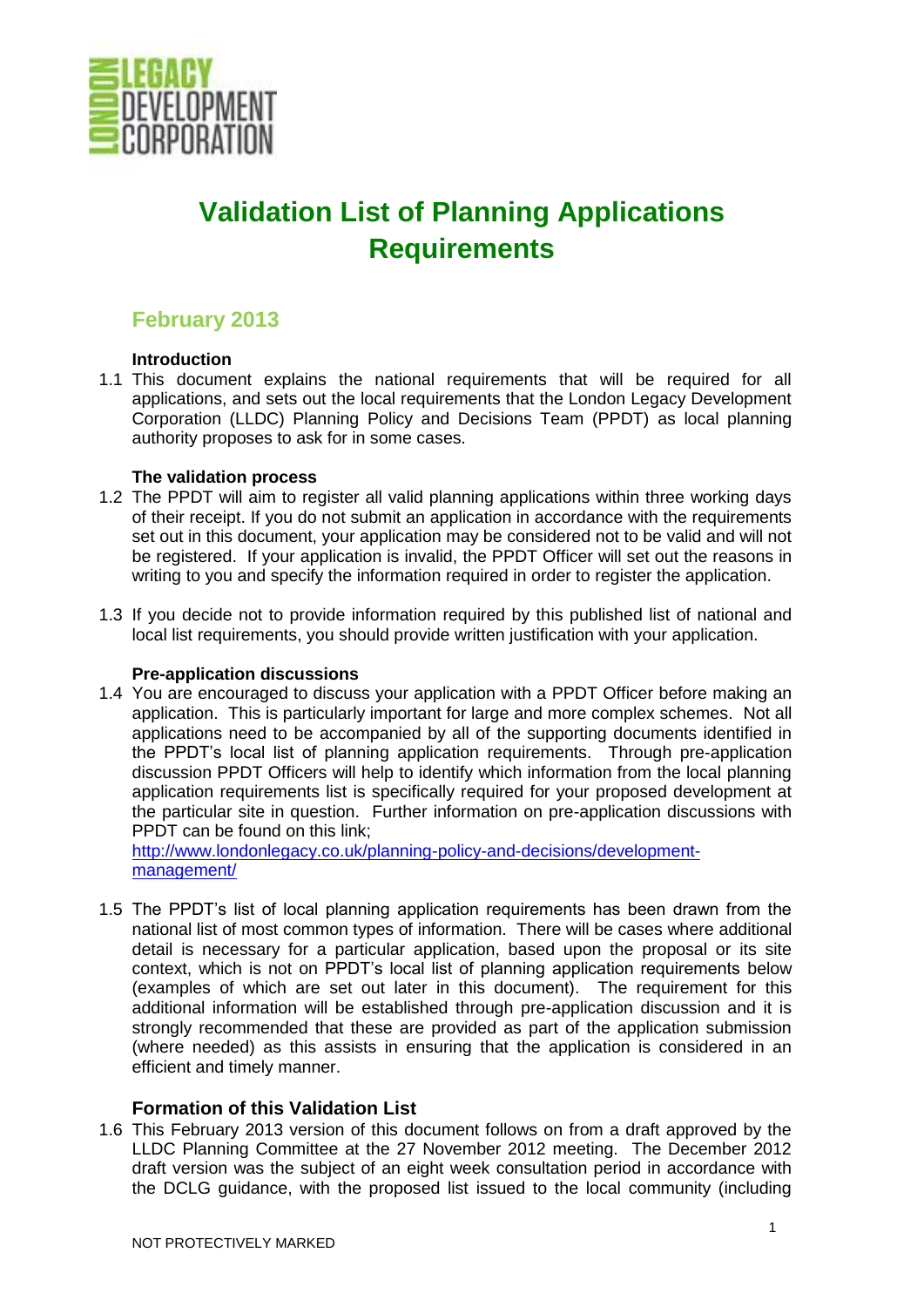applicants and agents) and displayed on the Planning Policy and Decisions section of the Corporation's website. No consultation responses were received. Minor changes have been made to form this February 2013 version.

# **Review of this Validation List**

1.7 In line with the Department for Communities and Local Government's *Streamlining information requirements for planning applications consultation, Government response* (December 2012), PPDT will keep this Validation List of Planning Application Requirements under frequent review.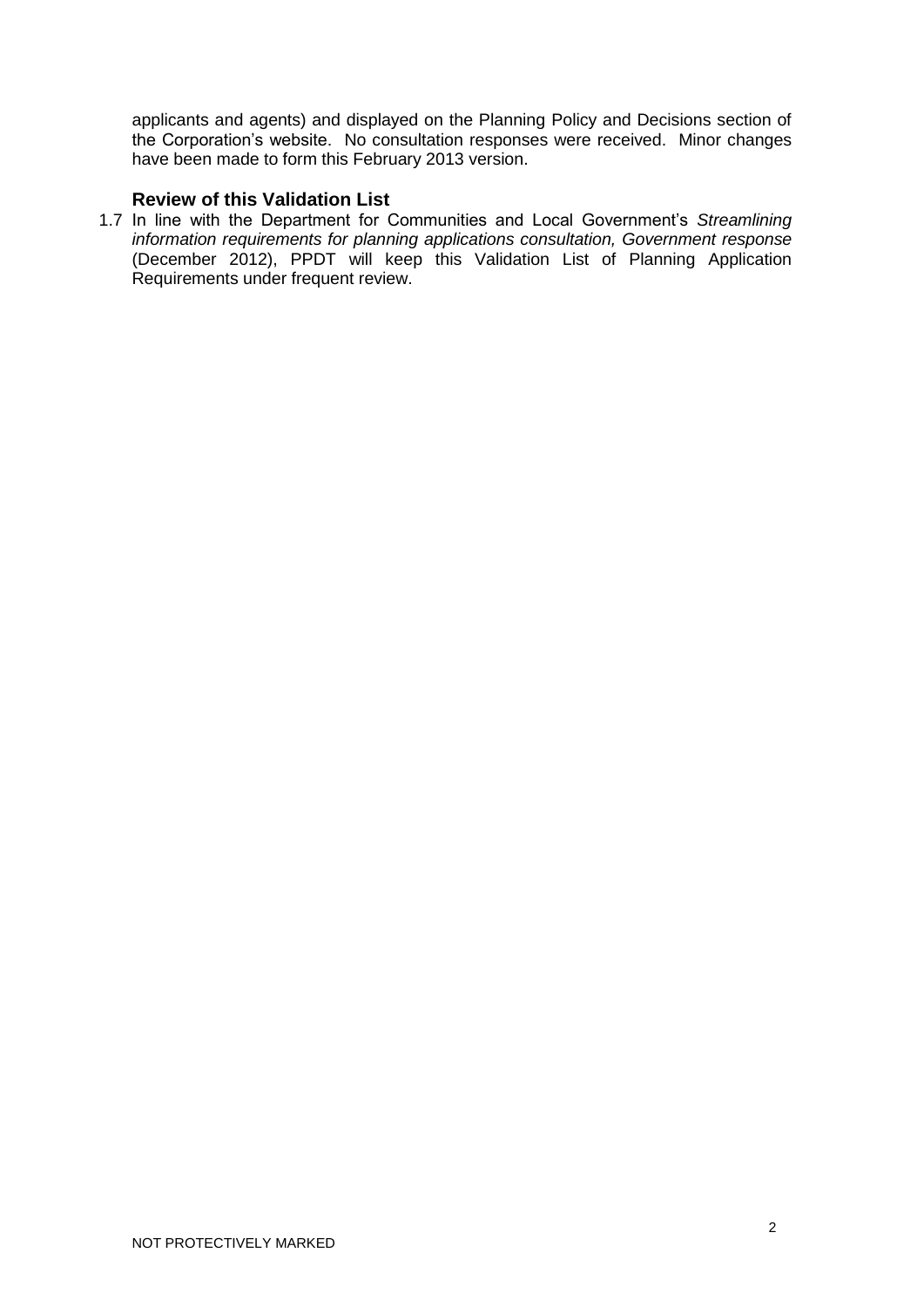# **National List of Planning Application Requirements**

2.1 The national set of statutory requirements includes, where applicable:

#### **Standard application form**

2.2 Electronic version completed and signed. There is a standard application form which is to be completed online and is available via the Planning Portal: [www.planningportal.gov.uk](http://www.planningportal.gov.uk/)

#### **Location plan**

- 2.3 Should:
	- Be based upon an up-to-date base map:
	- Be at a scale of 1:1250 or 1:2500;
	- Outline the application site clearly with a red line and outline in blue any other adjoining land owned by the applicant;
	- Show at least two named roads and surrounding buildings;
	- Show the direction of North;
	- Name/number all properties shown.

#### **Site and other plans,**

- 2.4 Including:
	- **Site plan**
	- Should:
	- Be at a scale of 1:500 or 1:200 and accurately show:
		- a. the direction of North;
		- b. the proposed development in relation to the site boundaries and other existing buildings on the site, with written dimensions including those to the boundaries;
		- c. all the buildings, roads and footpaths on land adjoining the site including access arrangements;
		- d. all public rights of way crossing or adjoining the site;
		- e. the position of all trees on the site and those on adjacent land that could influence or be affected by the development;
		- f. the extent and type of any hard surfacing; and
		- g. boundary treatment including walls or fencing where this is proposed.

# **Block plan of the site**

Should:

- Be drawn at a scale of 1:100 or 1:200, showing any site boundaries and show the type and height of boundary treatments (e.g. walls, fences etc); the position of any building or structure on the other side of such boundaries. Where development is adjacent to rivers, canals or culverts these should also be shown.
- **Existing and proposed elevations** Should:
- Be drawn at 1:50 or 1:100 and show clearly the proposed works in relation to what is already there. All sides of the proposal must be shown and these should indicate, where possible, the proposed building material(s) and the style(s), material(s) and finish(es) of windows and doors. Blank elevations must also be included if only to show that this is in fact the case.
- Where a proposed elevation adjoins another building or is in close proximity, the drawings should clearly show the relationship between the buildings and detail the positions of the openings on each property.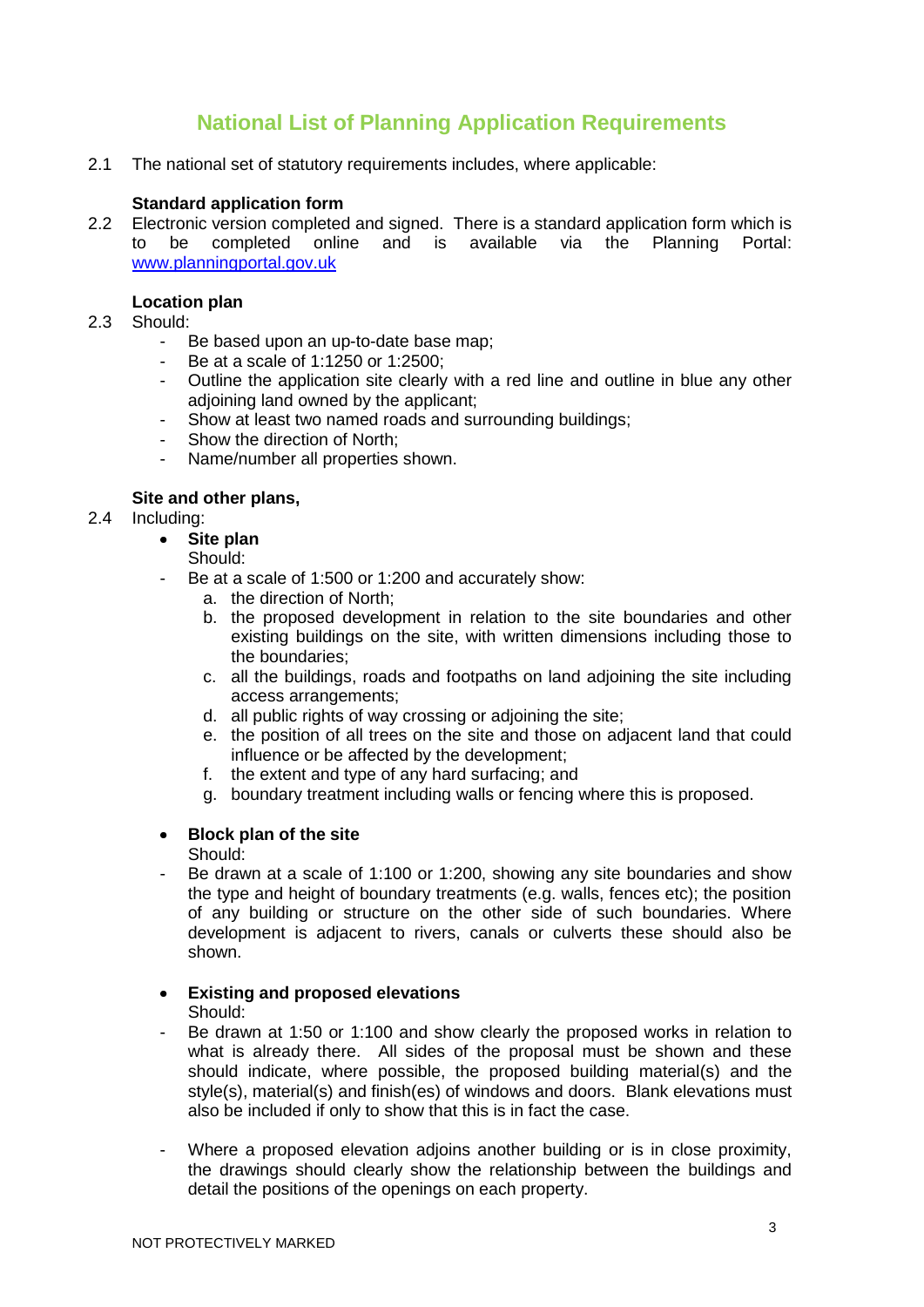# **Existing and proposed floor plans** Should:

- Be drawn at a scale of 1:50 or 1:100 and should explain the proposal in detail. Where existing buildings or walls are to be demolished these should be clearly shown. The drawings submitted should show details of the existing building(s) as well as those for the proposed development. New buildings should also be shown in context with adjacent buildings (including property numbers where applicable).
- **Existing and proposed site sections, finished floor and site levels** Should:
- Be drawn at a scale of 1:50 or 1:100 and should show a cross section(s) through the proposed building(s). In all cases where a proposal involves a change in ground levels, illustrative drawings should be submitted to show both existing and finished levels, to include details of foundations and eaves, and how encroachment onto adjoining land is to be avoided.
- Full information should also be submitted to demonstrate how proposed buildings relate to existing site levels and neighbouring development. Such plans should show existing site levels and finished floor levels (with levels related to a fixed datum point off site), and also show the proposals in relation to adjoining buildings. This will be required for all applications involving new buildings.
- In the case of householder development, the levels may be evident from floor plans and elevations, but particularly in the case of sloping sites it will be necessary to show how proposals relate to existing ground levels or where ground levels outside the extension would be modified. Levels should also be taken into account in the formulation of the Design and Access Statement.
- **Roof plans**
- Drawn at 1:50 or 1:100, details such as the roofing material and locations should be typically specified.

# **Ownership certificates and notice**

2.5 An ownership certificate A, B, C or D (as set out on the standard application form) must be completed stating the ownership of the property. A notice to all owners (freeholders and leaseholders with at least seven years of leasehold left unexpired) of the application site must be completed and served in accordance with Article 11 of the Town and Country Planning (Development Management Procedure) (England) Order 2010.

# **Agricultural holdings certificate**

- 2.6 This is required whether or not the site includes an agricultural holding, and is part of the standard application form. It is not required with applications for reserved matters, renewal of temporary planning permissions, discharge or variation of conditions, tree preservation orders, conservation area consent, listed building consent, non-material amendment, or express consent to display an advertisement.
- 2.7 **Note** The Department for Communities and Local Government's *Streamlining information requirements for planning applications consultation Government response*  (December 2012) states that DCLG intends to take forward the proposal to merge the standard application form requirements for agricultural land declarations and ownership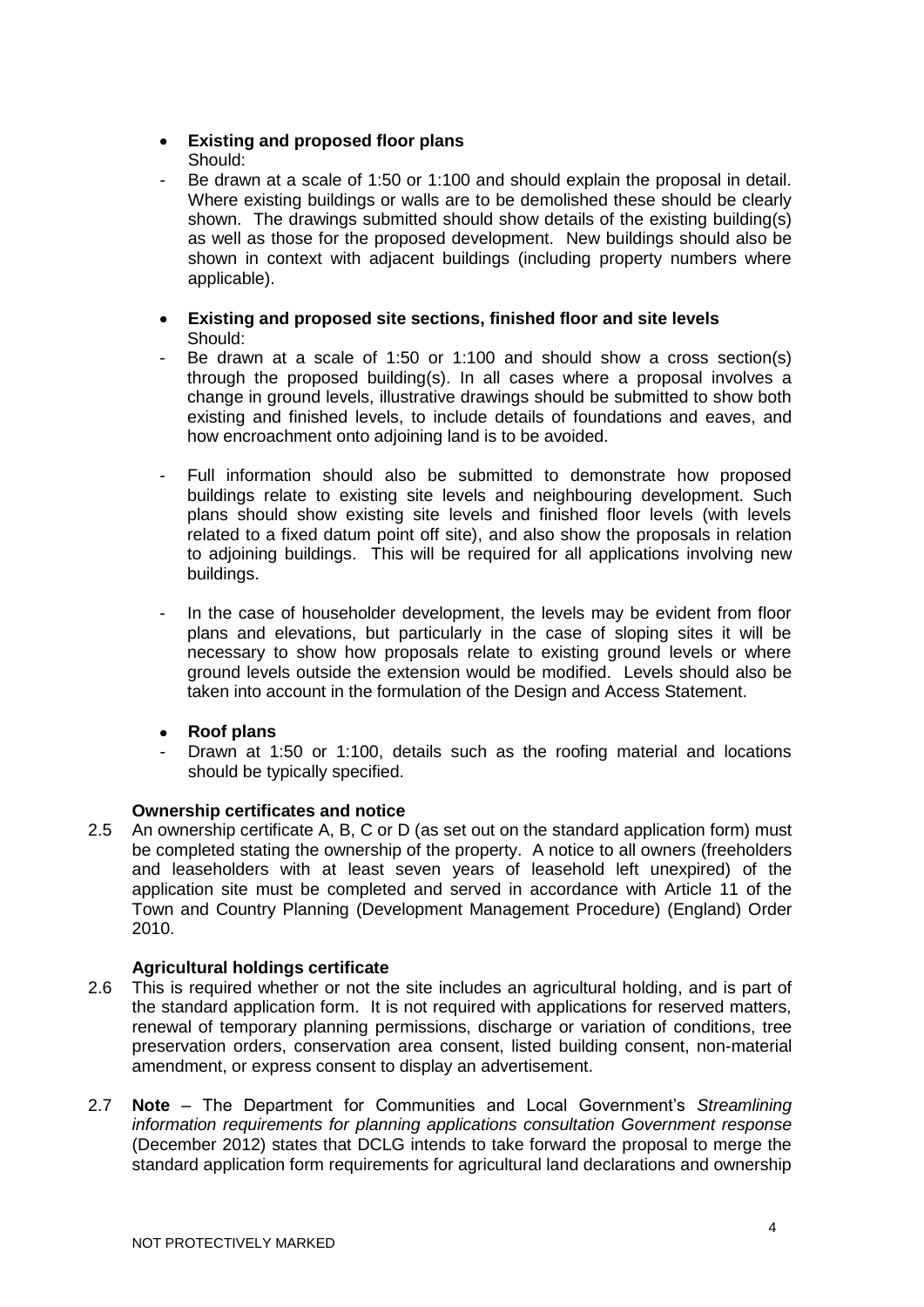certificates. This change will be introduced in due course and amended on the Planning Portal.

# **Correct fee (where one is necessary)**

2.8 The Planning Portal provides guidance on how to calculate the relevant fee. The PPDT Officer can also confirm the correct fee category in pre-application discussions.

# **Design and Access Statement (where relevant)**

- 2.9 A Design and Access Statement must accompany applications for both outline and detailed planning permission unless they relate to one of the following development types summarised below (as set out in full in Town and Country Planning (Development Management Procedure) (England) Order 2010 Article 8(1)):
	- A material change of use of land and buildings, (unless it also involves operational development);
	- Engineering or mining operations;
	- Householder developments however, statements are required for householder applications where any part of a dwellinghouse or its curtilage falls within a 'designated area', which includes conservation areas;
	- Permission to develop land without compliance with conditions previously attached, made pursuant to section 73 of the Town and Country Planning Act 1990;
	- The alteration of an existing building which will not increase the size of the building – unless within a 'designated area';
	- An extension of a non-residential building that will create less than 100 square metres of new floor space – unless within a 'designated area';
	- The erection, construction, improvement or alteration of a gate, fence, wall or  $\bullet$ other means of enclosure which does not exceed the greater of a height of 2 metres above ground or the existing height - unless within a 'designated area';
	- The erection, alteration or replacement of plant or machinery which as a result  $\bullet$ of the development will not exceed a height of 15 metres or its former height – unless within a 'designated area'; or
	- The erection of a building on operational land which does not exceed a volume of 100 cubic metres, and the greater of a height of 15 metres or its former height – unless within a 'designated area'.
- 2.10 A Design and Access Statement is a short report accompanying and supporting a planning application that should seek to explain and justify the proposal in a structured way. The level of detail required in a Design and Access Statement will depend on the scale and complexity of the application, and the length of the statement will vary accordingly. The Design and Access Statement should cover both the design principles and concepts that have been applied to the proposed development in relation to layout, scale, landscaping, appearance and amount of development and how issues relating to access to the development have been dealt with. The applicant should also demonstrate the steps taken to appraise the context of the development and how the design of the development takes that context into account in relation to its proposed use.
- 2.11 For further information on what a Design and Access Statement should address, the applicant should refer to:
	- the Town and Country Planning (Development Management Procedure) (England) Order 2010;

<http://www.legislation.gov.uk/uksi/2010/2184/contents/made>

the Government's "*Guidance on information requirements and validation*" (2010);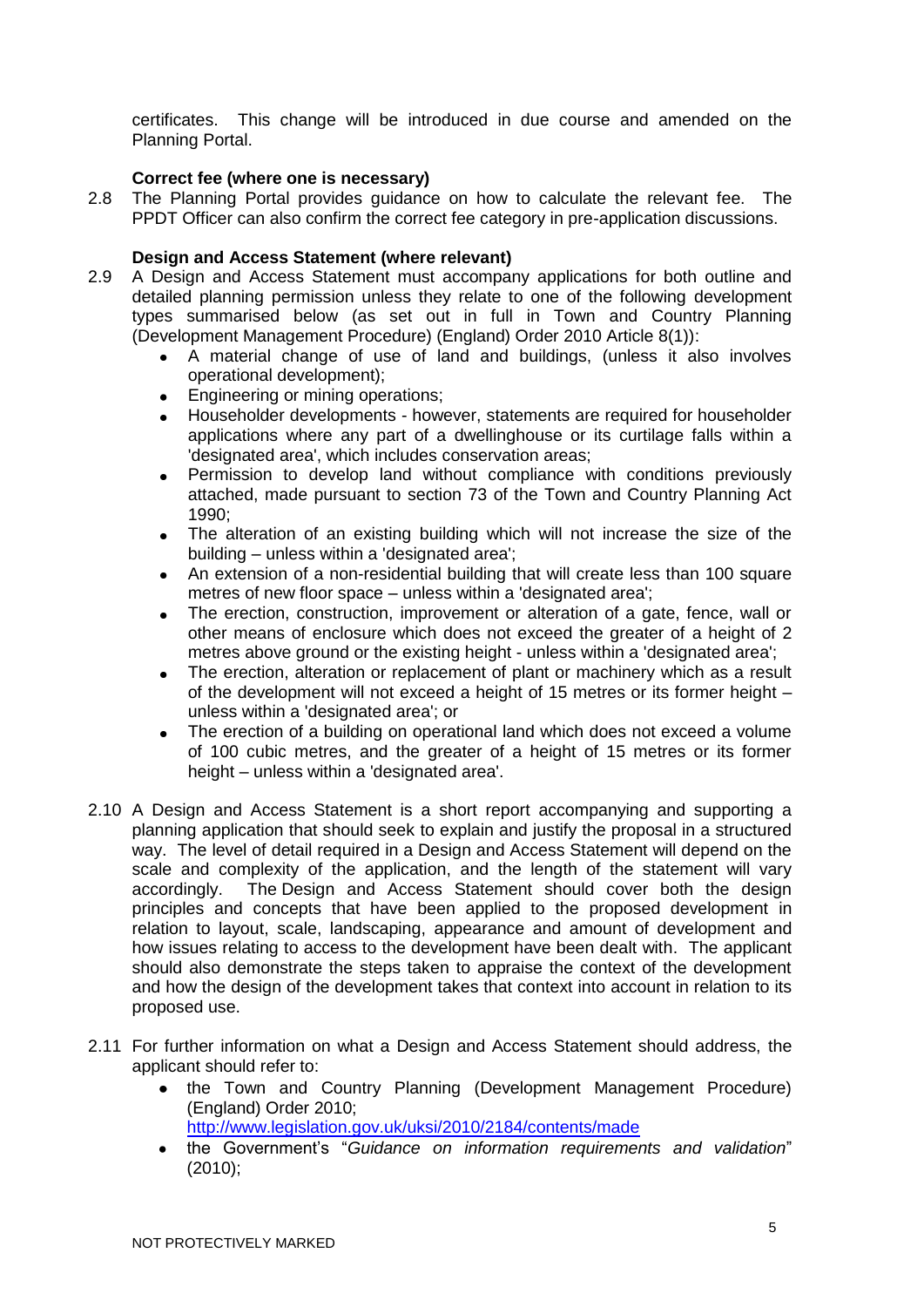[http://www.communities.gov.uk/documents/planningandbuilding/pdf/1505220.pd](http://www.communities.gov.uk/documents/planningandbuilding/pdf/1505220.pdf)

- and also the CABE guidance document; "*Design and Access Statements: How to write, read and use them*" (2006) <http://www.cabe.org.uk/AssetLibrary/8073.pdf>
- 2.12 Circular 01/2006 sets out the requirements for an outline application; <http://www.communities.gov.uk/documents/planningandbuilding/pdf/144854.pdf>
- 2.13 Applications for listed building consent will also be required to be accompanied by a Design and Access Statement. In particular, such a statement should address:
	- (i) the special architectural or historic interest of the building;
	- (ii) the particular physical features of the building that justify its designation as a listed building; and
	- (iii) the building's setting.

[f](http://www.communities.gov.uk/documents/planningandbuilding/pdf/1505220.pdf)

- 2.14 The legislative requirements are set out in regulation 3A of the Planning (Listed Buildings and Conservation Areas) Regulations 1990: <http://www.legislation.gov.uk/uksi/2006/1063/regulation/3/made>
- 2.15 **Note** The Department for Communities and Local Government's *Streamlining information requirements for planning applications consultation Government response* (December 2012) states that DCLG intends to review opportunities to simplify Design and Access Statement requirements for outline applications, so the national requirements may change.

# **Outline planning permission applications**

- 2.16 In addition to the review of the Design and Access requirements for outline planning applications, the Department for Communities and Local Government's *Streamlining information requirements for planning applications consultation Government response* (December 2012) states that DCLG intends to take forward the proposals to remove the requirements for outline applications (where layout is reserved) to include information regarding the approximate location of buildings, routes and open spaces, and (where scale is reserved) the upper and lower limit for the height, width and length of each building to be indicated.
- 2.17 Any changes to the national requirements for an outline planning application will be introduced by DCLG in due course, however the local validation requirements for each outline application will be considered by PPDT on a case by case basis.

#### **Number of copies**

2.18 The guidance from DCLG states that where a paper copy of the application is submitted, the original plus three copies must be provided to the LPA (i.e. a total of four copies), unless the LPA indicates a less number is required, which is the case with the PPDT. A total of two hard copies of an application and one "soft" copy (i.e. an electronic copy on CD or via the Planning Portal) is considered to be sufficient by PPDT: please refer to the "Number of copies of the application documents" on page 20 below regarding electronic copies. Additional copies may be required as set out in the PPDT's Local List of Planning Application Requirements, and should be agreed in advance of submission as part of the pre-application discussion.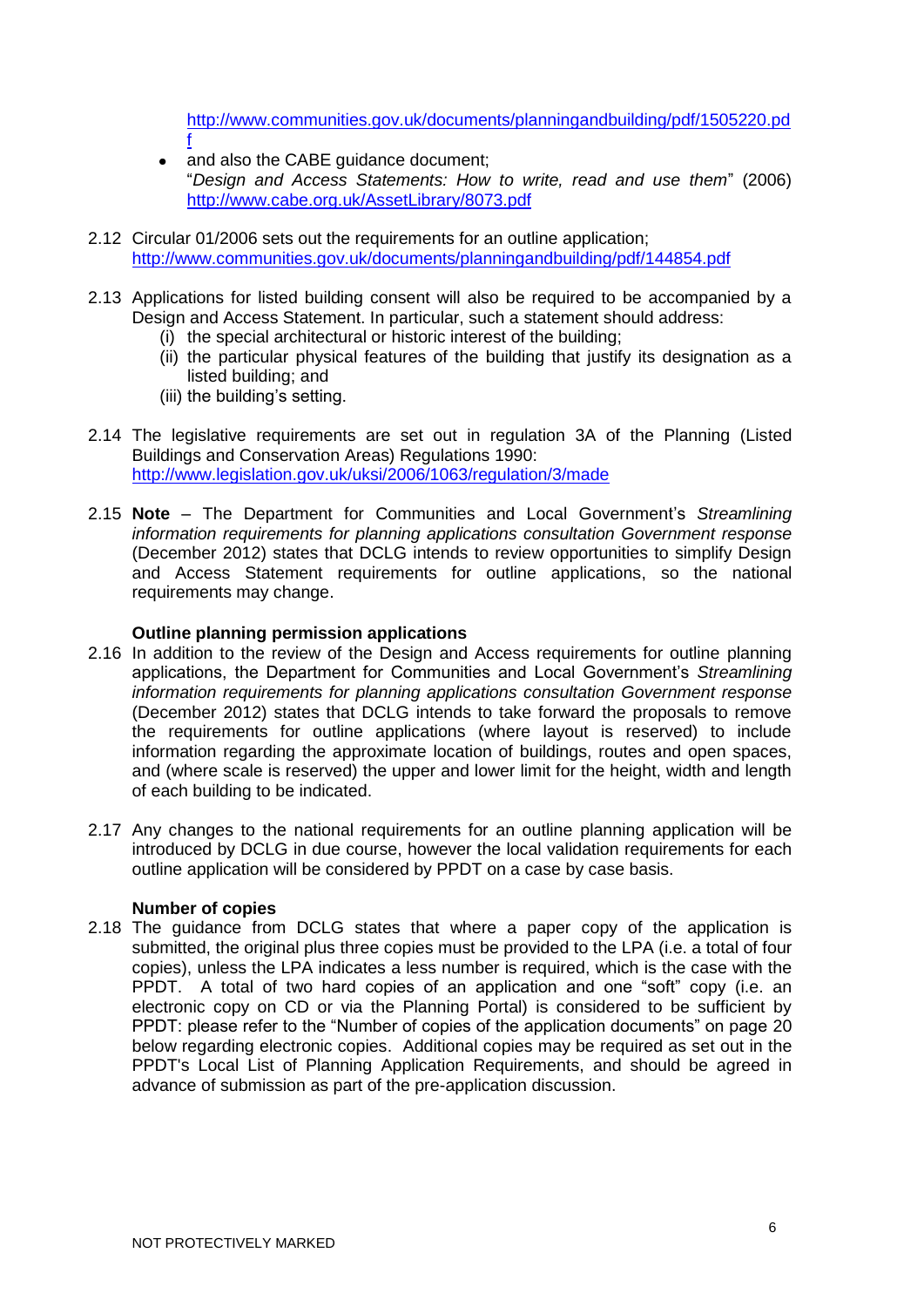# **Local List of Planning Application Requirements**

- 3.1 Different types and scales of applications will require different levels of supporting documentation. In addition to the national planning application requirements set out in the previous section, the following information may be required by the LLDC Planning Policy and Decisions Team ("PPDT") as Local Planning Authority ("LPA") when validating a planning application. The LLDC PPDT's list of local planning application requirements has been drawn from the national list of most common types of information.
- 3.2 In this local list PPDT has identified the drivers for each of the items on the list statutory requirements, national, regional or local plan policies, or published guidance that explains how adopted policy should be implemented. The local plan policies are those adopted by the London Boroughs of Hackney, Newham, Tower Hamlets and Waltham Forest until PPDT adopts its own Local Plan. The National Planning Policy Framework ("NPPF") encourages the local list to be proportionate to the nature and scale of development proposals, and to recognise the cost burden on the applicant of providing additional information.
- 3.3 In addition to the NPPF, the DCLG publication "*Guidance on information requirements and validation*" (March 2010) has also been considered in the formation of this local list. This DCLG guidance sets out five principles to guide the preparation and review of local lists:-
	- Necessity all local list requirements should be based on statutory requirements, national, regional or adopted local policy, or on published guidance which explains how adopted policy should be implemented. The statutory requirements are a national requirement and need not be repeated in the local list.
	- Precision It should be clear what types of development require the provision  $\bullet$ of particular supporting information. Where appropriate, the LPA should also identify specific areas where the information requirement arises.
	- Proportionality The information required is likely to be dependent on the nature and scale of the proposal and sensitivity of its location. Where possible, the LPA should identify size thresholds below which certain information is not required or where only limited information is required.
	- Fitness for purpose It should be clear what information is required to satisfy  $\bullet$ the requirement, with a strong emphasis on a proportionate approach and succinct documents.
	- Assistance for each element of the list it should be clear where further  $\bullet$ information or answers to queries can be obtained.
- 3.4 The PPDT has considered these five principles in the preparation of this local list, and will consider them in applying the list when validating applications. In order to demonstrate how PPDT has taken the principle of "necessity" into account in prescribing each document contained on PPDT's Local List, the policy source of the requirement for the document, for example the NPPF, London Plan and Government circulars is given in the Local List. Taking into account the principle of "assistance", links to guidance documents to aid the applicant in fulfilling the requirements of the Local List, and providing a source of further information has been provided where available.
- 3.5 The summary chart on page 21 of this validation list is intended as an indicative guide as to the information that will be required for each type of development. However, PPDT requests applicants to note that as the necessary information will vary, depending upon the particular proposal and application site, there will need to be an element of flexibility and proportionality in terms of applying PPDT's Local List to each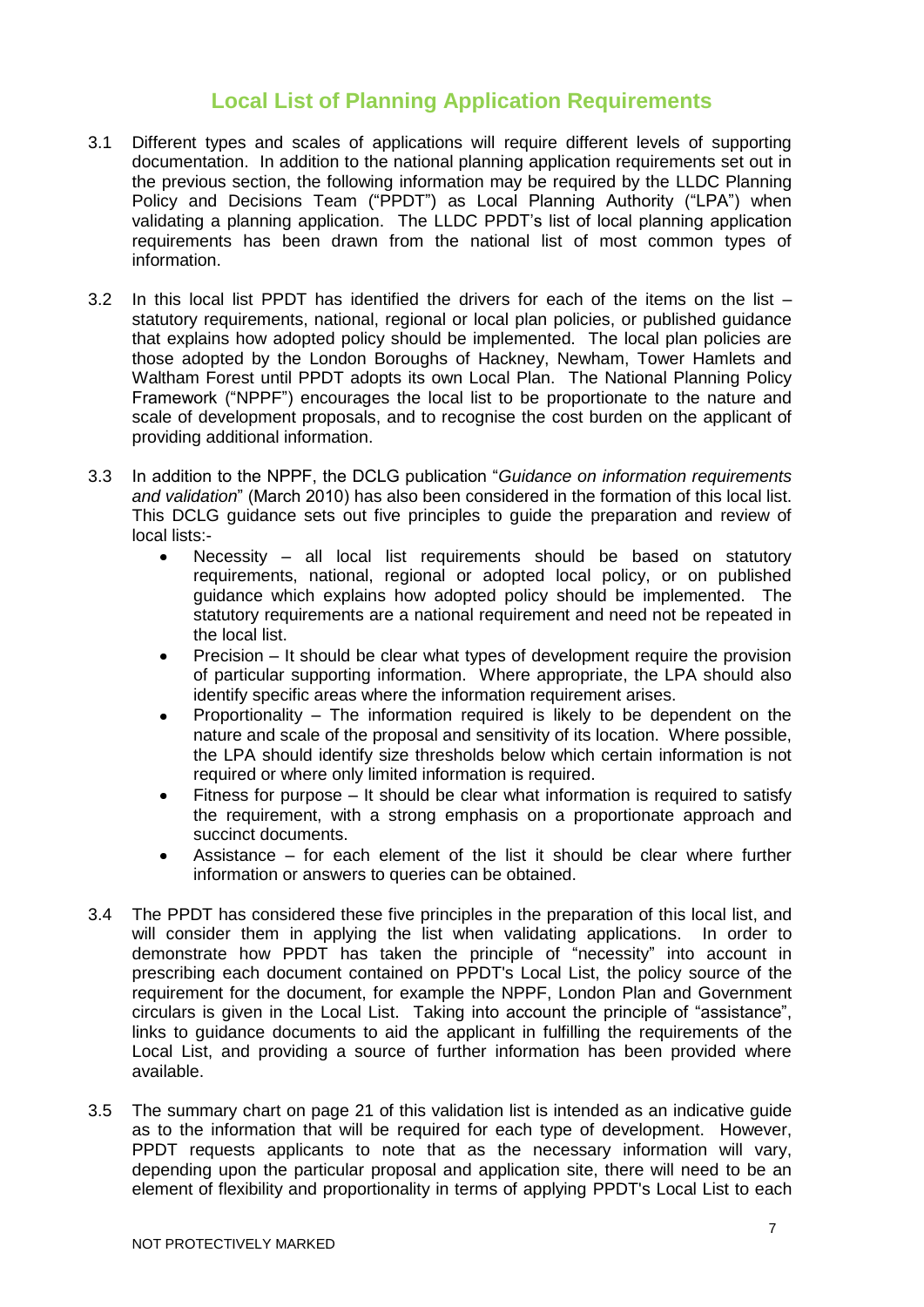application. The applicant is encouraged to engage in pre-application discussion with PPDT Officers to discuss the necessary information. Further information on preapplication discussions with PPDT can be found at this link; [http://www.londonlegacy.co.uk/planning-policy-and-decisions/development](http://www.londonlegacy.co.uk/planning-policy-and-decisions/development-management/)[management/](http://www.londonlegacy.co.uk/planning-policy-and-decisions/development-management/)

- 3.6 The PPDT Officers will ensure the information required for each application is proportionate to the type and scale of development proposed at each site, and will encourage the applicant to submit succinct documents.
- 3.7 The PPDT Local List of Planning Application Requirements includes, where applicable and relevant to the proposal:

#### Affordable Housing Statement

- 3.8 Development plan policies in the London Plan (policies 3.8, 3.11, 3.12 and 3.13), and four borough Core Strategies (policies 20 of the London Borough of Hackney Core Strategy, H2 of the London Borough of Newham Core Strategy, SP02 of the London Borough of Tower Hamlets Core Strategy, CS2 of the London Borough of Waltham Forest Core Strategy), require the provision of affordable housing in new residential developments of 10 dwellings or more or where the site has capacity to provide 10 or more homes. Where the proposed development meets this threshold, the PPDT will require information concerning both the affordable housing and any market housing, including, for example: the numbers of residential units; the mix of units with numbers of habitable rooms and/or bedrooms; or the floor space of habitable areas of residential units; plans showing the location of units and their number of habitable rooms and/or bedrooms, and/or the floor space of the units. If different levels or types of affordability or tenure are proposed for different units this should be clearly and fully explained. The affordable housing statement should also include details of any Registered Providers acting as partners in the development. Such a statement is usually required for any detailed or outline planning application containing 10 or more residential units, or where the site has capacity to provide 10 or more homes.
- 3.9 If the level of affordable housing being proposed is less than that expected by the London Plan (or the relevant borough's Core Strategy as set out above, or the PPDT's Local Plan), a full open book financial appraisal should be provided with the application. Further information on financial appraisal can be found on the GLA's website at:

[http://www.london.gov.uk/who-runs-london/mayor/publications/planning/affordable](http://www.london.gov.uk/who-runs-london/mayor/publications/planning/affordable-housing-development-control-toolkitt)[housing-development-control-toolkitt](http://www.london.gov.uk/who-runs-london/mayor/publications/planning/affordable-housing-development-control-toolkitt)

# Biodiversity Survey and Report

3.10 The LPA has a duty to consider the conservation of biodiversity when determining a planning application, and policies within the NPPF (in section 11), London Plan (policy 7.19), the London Borough of Hackney Core Strategy (policy 27), the London Borough of Newham Core Strategy (policy SC4), the London Borough of Tower Hamlets Core Strategy (policy SP04) and the London Borough of Waltham Forest Core Strategy (policy CS5) support this. Where a proposed development may have possible impacts on wildlife and biodiversity, information should be provided on existing biodiversity interests and possible impacts on them to allow full consideration of those impacts. There is no minimum development size for the requirement of a biodiversity survey, but is dependent on the characteristics of each specific site and the proposal. Where proposals are being made for mitigation and/or compensation measures, information to support those proposals will be needed. Where appropriate, accompanying plans should indicate any significant wildlife habitats or features and the location of habitats of any species protected under the Wildlife and Countryside Act 1981, the Conservation (Natural Habitats etc) Regulations 1994 or the Protection of Badgers Act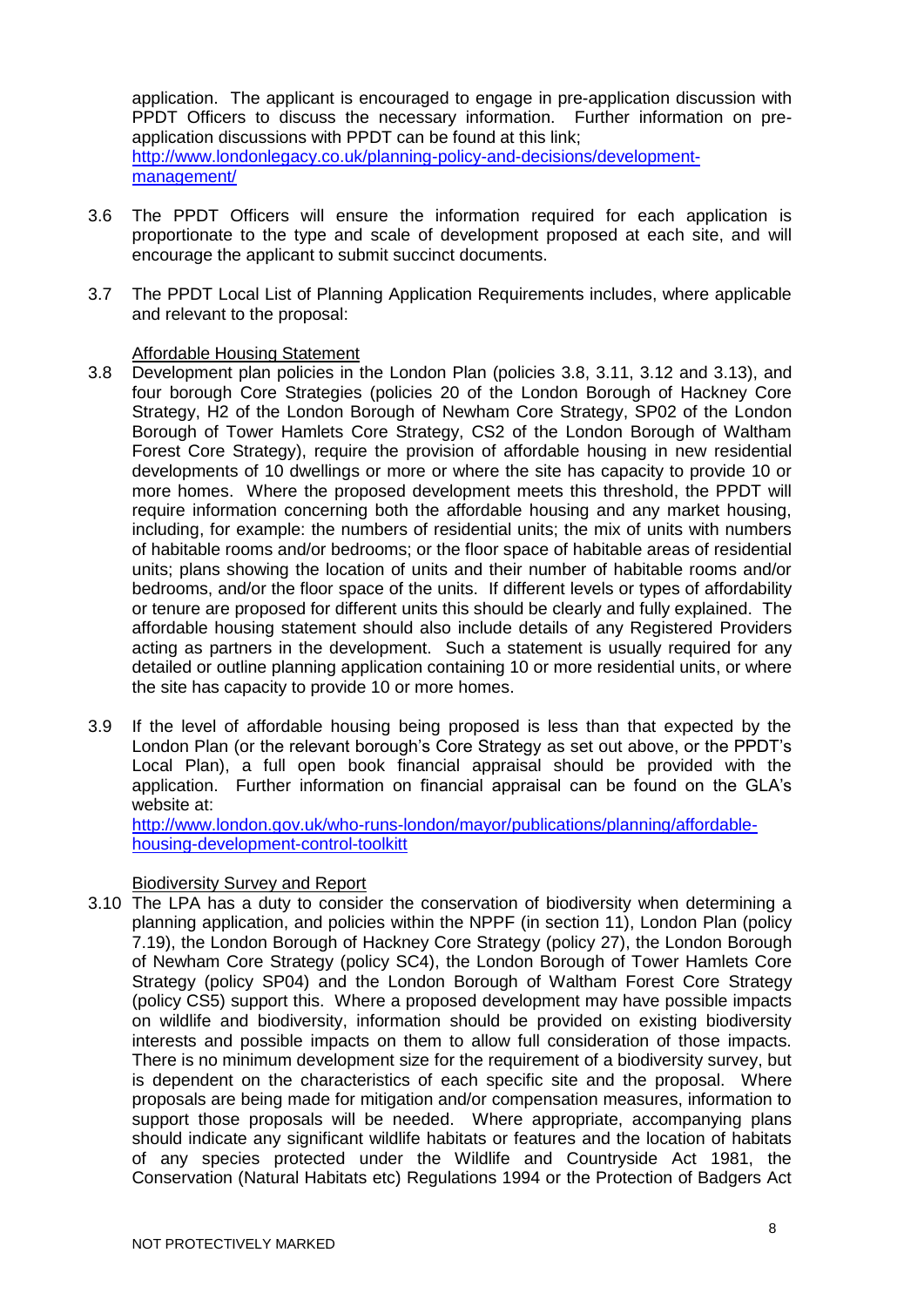1992. This information might form part of an Environmental Statement, where one is necessary.

- 3.11 Certain proposals which include work such as the demolition of older buildings or roof spaces, removal of trees, scrub, hedgerows or alterations to water courses may affect protected species and will need to provide information on them, any potential impacts for them and any mitigation proposals for such impacts.
- 3.12 Government planning policies for biodiversity are set out in the NPPF (at section 11 in particular) as well as a Government Circular: "*Biodiversity and Geological Conservation – Statutory obligations and their impact within the planning system"* (ODPM Circular 06/2005, Defra Circular 01/2005). Where a proposed development is likely to affect protected species, the applicant must submit a Protected Species Survey and Assessment to inform the Biodiversity Survey and Report. The survey should be undertaken and prepared by competent persons with suitable qualifications and experience and must be carried out at an appropriate time and month of year, in suitable weather conditions and using nationally recognised survey guidelines/methods where available. The survey may be informed by the results of a search for ecological data from a local environmental records centre. The survey must be to an appropriate level of scope and detail and must record which species are present and identify their numbers and map their distribution and use of the area, site, structure or feature (e.g. for feeding, shelter, breeding).
- 3.13 The assessment must identify and describe potential development impacts likely to harm the protected species and/or their habitats identified by the survey (these should include both direct and indirect effects both during construction and afterwards). Where harm is likely, evidence must be submitted to show: how alternatives designs or locations have been considered; how adverse effects will be avoided wherever possible; how unavoidable impacts will be mitigated or reduced; and how impacts that cannot be avoided or mitigated will be compensated. In addition, proposals are to be encouraged that will enhance, restore or add to features or habitats used by protected species. The assessment should also give an indication of how species numbers are likely to change, if at all, after development e.g. whether there will be a net loss or gain.
- 3.14 Further information on appropriate survey methods can be found in "*Guidance on Survey Methodology*" published by the Institute of Ecology and Environmental Management. Further background information on the London-wide biodiversity considerations can be found within "*The Mayor's Biodiversity Strategy – connecting with nature*" on the GLA's website; [http://legacy.london.gov.uk/mayor/strategies/biodiversity/biodiversity\\_strategy.jsp](http://legacy.london.gov.uk/mayor/strategies/biodiversity/biodiversity_strategy.jsp)

and the "*Improving Londoners' Access to Nature*" at;

[http://legacy.london.gov.uk/mayor/strategies/sds/related\\_pubs.jsp](http://legacy.london.gov.uk/mayor/strategies/sds/related_pubs.jsp)

Community Infrastructure Levy - additional information requirement form

- 3.15 The NPPF, at paragraph 175, states that the Community Infrastructure Levy should support and incentivise new development, particularly by placing control over a meaningful proportion of the funds raised with the neighbourhoods where development takes place.
- 3.16 A planning application for any new building (a new building or an extension) of over 100sqm of gross internal floor space, or the creation of a dwelling, must be accompanied by a "*Community Infrastructure Levy (CIL) – Determining whether a development may be CIL liable, planning application additional information requirement form*" available from the Planning Portal. Development at or the change of use of property that has been vacant for more than 6 months of the previous 12 months may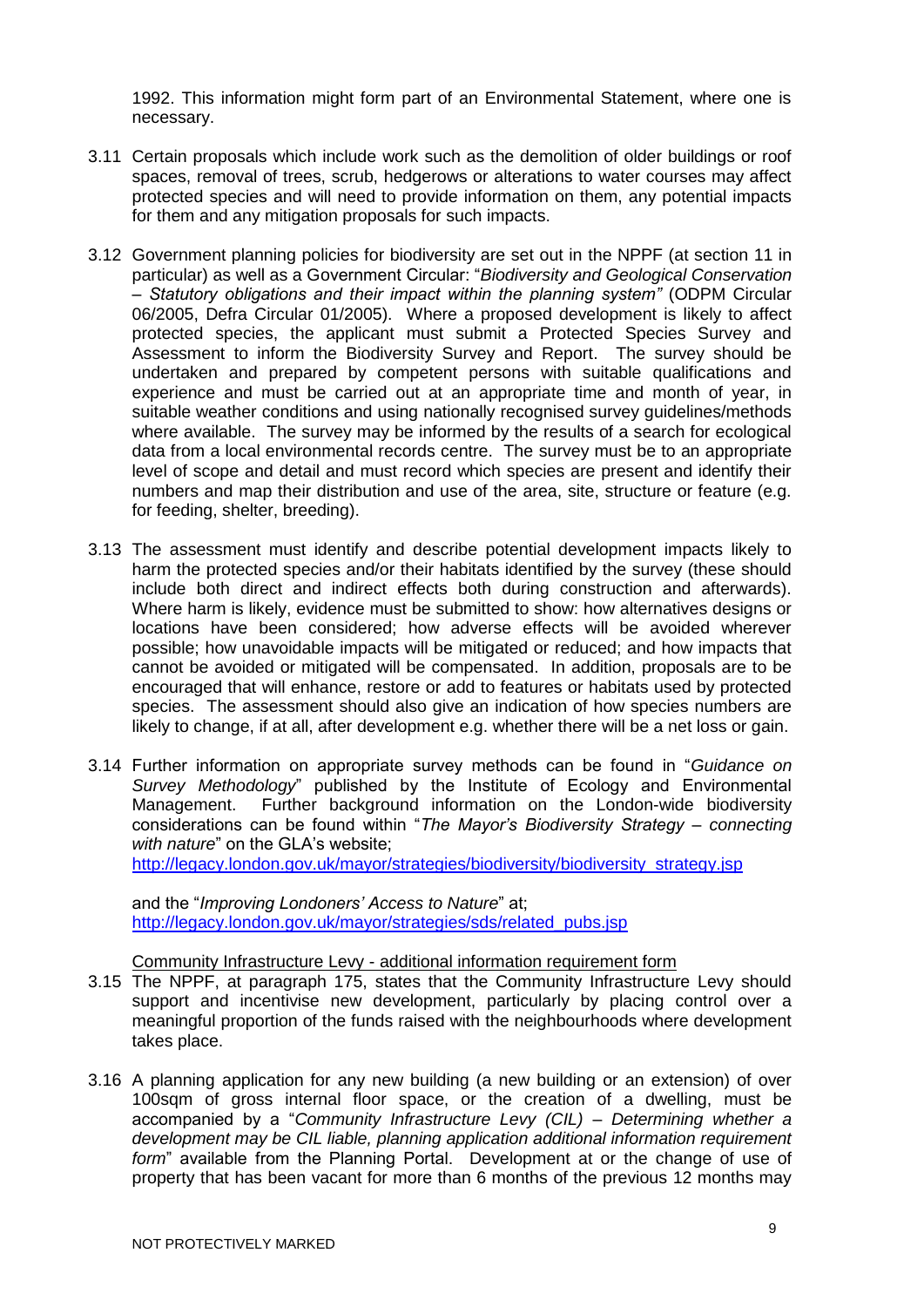also be liable for CIL and the form should be submitted to accompany such an application. The relevant CIL for the LLDC Local Planning Authority area is the Mayor of London's Crossrail CIL. PPDT is preparing its own CIL charging schedule and applicants are advised to check with PPDT to confirm any requirements in addition to the Mayoral CIL.

- 3.17 Further information, guidance and the relevant form can be found at the Planning Portal; <http://www.planningportal.gov.uk/planning/applications/howtoapply/whattosubmit/cil>
- 3.18 Further information on the Mayoral CIL can be found on the GLA's website; <http://www.london.gov.uk/publication/mayoral-community-infrastructure-levy>

# Daylight/Sunlight Assessment

3.19 One of the core planning principles set by the NPPF is to seek to secure a good standard of amenity for all existing and future occupants of land and buildings. Policies SP10 of the London Borough of Tower Hamlets Core Strategy and CS15 of the London Borough of Waltham Forest Core Strategy seek to ensure development protects the amenity of adjoining properties, including preventing access to daylight and sunlight. In circumstances where there is a potential adverse impact upon the current levels of sunlight/daylight enjoyed by adjoining properties, building(s) or watercourses, including associated gardens or amenity space then applications may also need to be accompanied by a daylight/sunlight assessment. Further guidance is provided in the BRE guidelines on daylight assessments; "*Site layout planning for daylight and sunlight: a guide to good practice*" (BRE Report 209, 1991). Note: The grant of planning permission would not confer immunity on those whose works infringe another's property rights, and which might be subject to action under the Rights of Light Act 1959.

# Energy Statement

- 3.20 All major planning applications (for either detailed or outline planning permission) should include an Energy Statement, as required by policy 5.2 of the London Plan. The statement should show the predicted energy demand of the proposed development, and how the development would meet current energy efficiency standards. The statement should describe the measures proposed to maximise the development's energy efficiency and reduce carbon emissions – including orientation, passive solar gain, and choice of energy supply, use of renewable energy, choice of ventilation and heating systems, control systems and choice of materials. Reference should be made to the energy hierarchy set out in the London Plan (at policy 5.2). A feasibility assessment of providing energy requirements on-site from renewable energy sources will be required, as well as the feasibility of combined heat and power systems either through connection to an existing network or a new system.
- 3.21 Guidance on how to prepare an energy assessment is outlined in Appendix D of the Mayor of London's supplementary planning guidance on Sustainable Design and Construction which can be found here; [http://www.london.gov.uk/thelondonplan/guides/spg/spg\\_04.jsp](http://www.london.gov.uk/thelondonplan/guides/spg/spg_04.jsp)

# Environmental Statement

- 3.22 The Town and Country Planning (Environmental Impact Assessment) Regulations (2011) set out the circumstances in which an Environmental Impact Assessment ("EIA") is required. EIA may obviate the need for other more specific assessments.
- 3.23 Where an EIA is required, Schedule 4 to the Regulations sets out the information that should be included in an Environmental Statement. The information in the Environmental Statement has to be taken into consideration when the LPA decides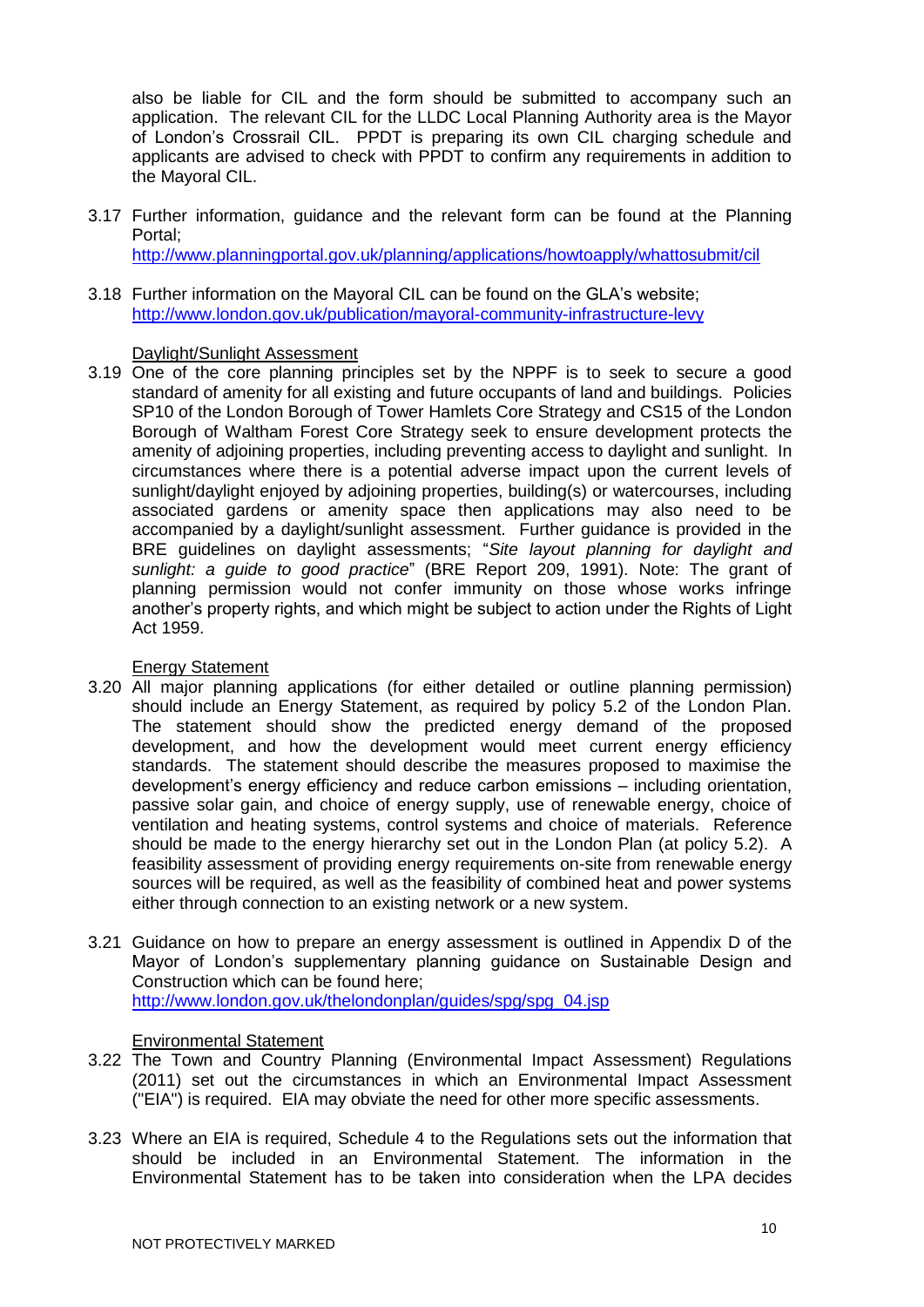whether to grant planning consent. It is recommended that developers request a "screening opinion" (i.e. to determine whether EIA is required) from the LLDC as Local Planning Authority, and a subsequent "scoping opinion" (i.e. to agree the topics to be assessed in the Environmental Statement) before submitting a planning application especially major development in either detailed or outline form. In cases, where a full EIA is not required, specific relevant environmental information may still be required.

# Flood Risk Assessment

- 3.24 The NPPF (at paragraph 100) and London Plan policy 5.12 state that LPAs should avoid inappropriate development in areas at risk of flooding by directing development away from areas at highest risk, but where development is necessary, making it safe without increasing flood risk elsewhere and determine planning applications informed by a site-specific Flood Risk Assessment. This is also required by policy 31 of the London Borough of Hackney Core Strategy, policy SC3 of the London Borough of Newham Core Strategy, policy SP04 of the London Borough of Tower Hamlets Core Strategy and policy CS4 of the London Borough of Waltham Forest Core Strategy.
- 3.25 A Flood Risk Assessment ("FRA") will be required for development proposals of 1 hectare or greater in Flood Zone 1, and for all proposals for new development located in Flood Zones 2 and 3 as designated by the Environment Agency. A FRA will also be required for any development other than minor development in a designated critical drainage area which has been notified to the LPA by the Environment Agency.
- 3.26 The FRA should identify and assess the risks of all forms of flooding to and from the development and demonstrate how these flood risks will be managed, taking climate change into account. The FRA should identify opportunities to reduce the probability and consequences of flooding. The FRA should include the design of surface water management systems including Sustainable Drainage Systems and address the requirement for safe access to and from the development in areas at risk of flooding. Details of safe access are particularly required in Hackney Wick as set out by policies 11 and 12 of the London Borough of Hackney's Hackney Wick Area Action Plan.
- 3.27 The FRA should be prepared by an applicant in consultation with the LPA with reference to their published local development documents (the Core Strategies, Development Management DPDs, Area Action Plans and UDPs for the London Boroughs of Hackney, Newham, Tower Hamlets and Waltham Forest) and the relevant borough's Strategic Flood Risk Assessment. The FRA should form part of an Environmental Statement when one is required by the Town and Country Planning (Environmental Impact Assessment) (England and Wales) Regulations 1999 as amended.
- 3.28 DCLG's "*Technical Guidance to the National Planning Policy Framework*" (March 2012) provides further guidance in relation to the undertaking of FRAs and the responsibilities for controlling development where it may be directly affected by flooding or affect flooding elsewhere.

#### Heritage Statement

3.29 The NPPF at section 12 recognises that in determining applications, the LPA should require the applicant to describe the significance of any heritage assets affected, including any contribution made by their setting, and suggests that as a minimum the relevant historic environment record should have been consulted and the heritage assets assessed using appropriate expertise where necessary. London Plan policies 7.8 and 7.9 support the assessment of the significance of heritage assets in planning applications. Where a site on which development is proposed includes or has the potential to include heritage assets with archaeological interest, the NPPF states that the LPA should require developers to submit an appropriate desk-based assessment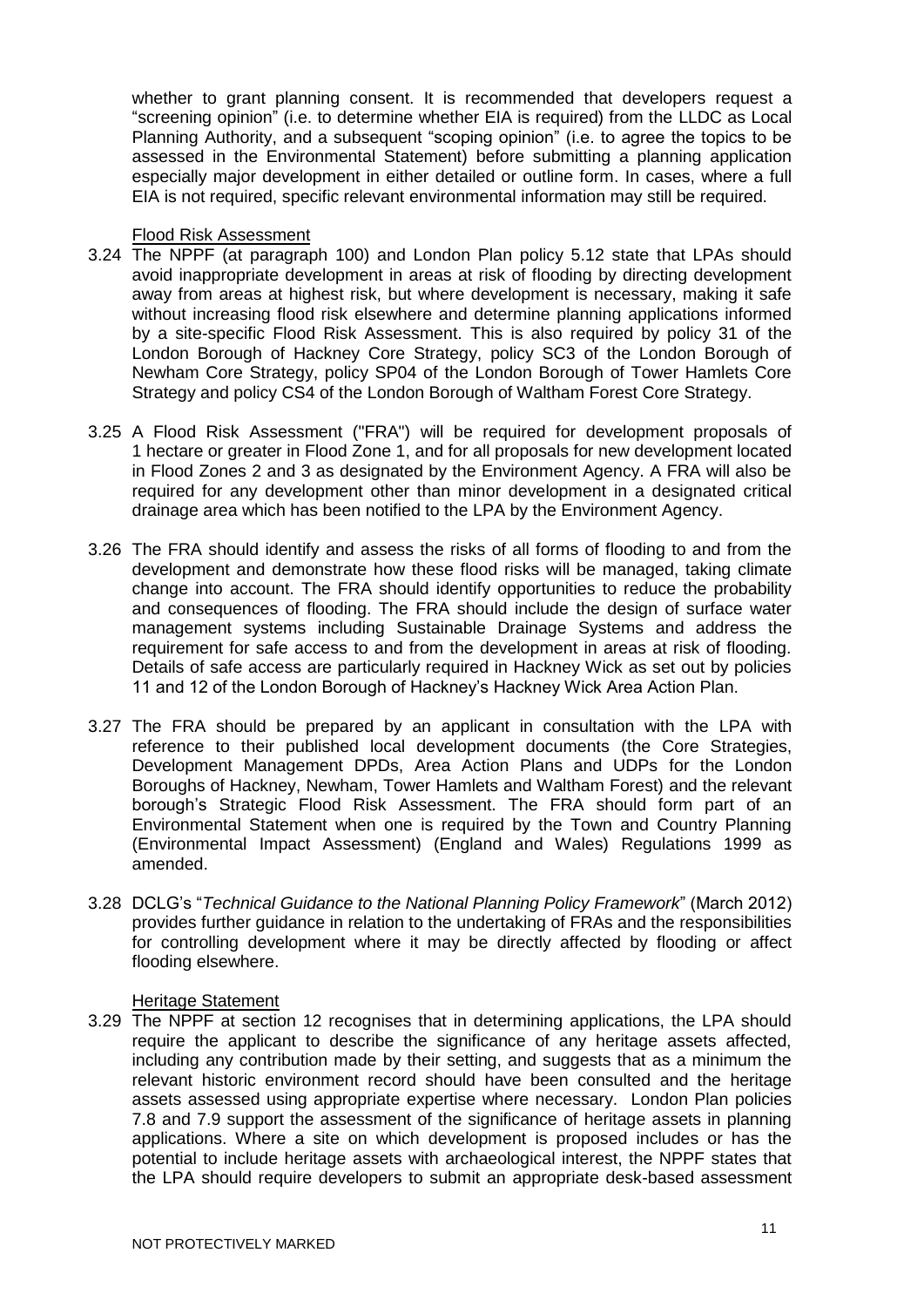and, where necessary, a field evaluation. Therefore there is no minimum threshold of development for when a Heritage Statement will be required; the scope and degree of detail necessary in a Heritage Statement will also vary according to particular circumstances of each application. Applicants are advised to discuss proposals with a PPDT Officer before any application is made.

- 3.30 All applications for Listed Building Consent should be accompanied by a written statement that includes a schedule of works to the listed building(s), an analysis of the significance of archaeology, history and character of the building/structure, the principles of and justification for the proposed works, and their impact on the special character of the listed building or structure, its setting and the setting of adjacent listed buildings. A structural survey may be required in support of an application for Listed Building Consent.
- 3.31 For applications for Conservation Area Consent, a written statement that includes a structural survey, an analysis of the character and appearance of the building/structure, the principles of, and justification for, the proposed demolition, and its impact on the special character of the area, may be required.
- 3.32 For all applications either related to or impacting on the setting of heritage assets, a written statement that includes plans showing historic features that may exist on or adjacent to the application site including listed buildings and structures and an analysis of the significance of archaeology, history and character of the building/structure, the principles of and justification for the proposed works and their impact on the special character of the listed building or structure, its setting and the setting of adjacent listed buildings may be required.
- 3.33 For all applications within or adjacent to a Conservation Area, an assessment of the impact of the development on the character and appearance of the area may be required, and can be included as part of the Design and Access Statement.
- 3.34 For all applications involving the disturbance of ground within an Area of Archaeological Priority, as defined in the London Borough of Hackney Core Strategy, London Borough of Newham UDP, London Borough of Tower Hamlets UDP and London Borough of Waltham Forest Core Strategy, or in other areas in the case of a major development proposal or significant infrastructure works, an applicant may need to commission an assessment of existing archaeological information and submit the results as part of the Heritage Statement.

# Land Contamination Assessment

- 3.35 The NPPF states that where a site is affected by contamination or land stability issues, responsibility for securing a safe development rests with the developer and/or landowner. The LPA should ensure that after remediation, as a minimum, land should not be capable of being determined as contaminated land under Part IIA of the Environmental Protection Act 1990; and that adequate site investigation information, prepared by a competent person, is presented. Policy 5.21 of the London Plan seeks appropriate measures to be taken to ensure development on previously contaminated land does not activate or spread contamination. Policies EQ43 of the London Borough of Hackney UDP, EQ49 of the London Borough of Newham UDP, DEV 51 of the London Borough of Tower Hamlets UDP, and CS13 of the London Borough of Waltham Forest Core Strategy similarly require the remediation of contaminated land.
- 3.36 A planning application may need to be accompanied by a land contamination assessment, which should include an assessment of contamination. Sufficient information should be required to determine the existence or otherwise of contamination, its nature and the risk it may pose and whether these can be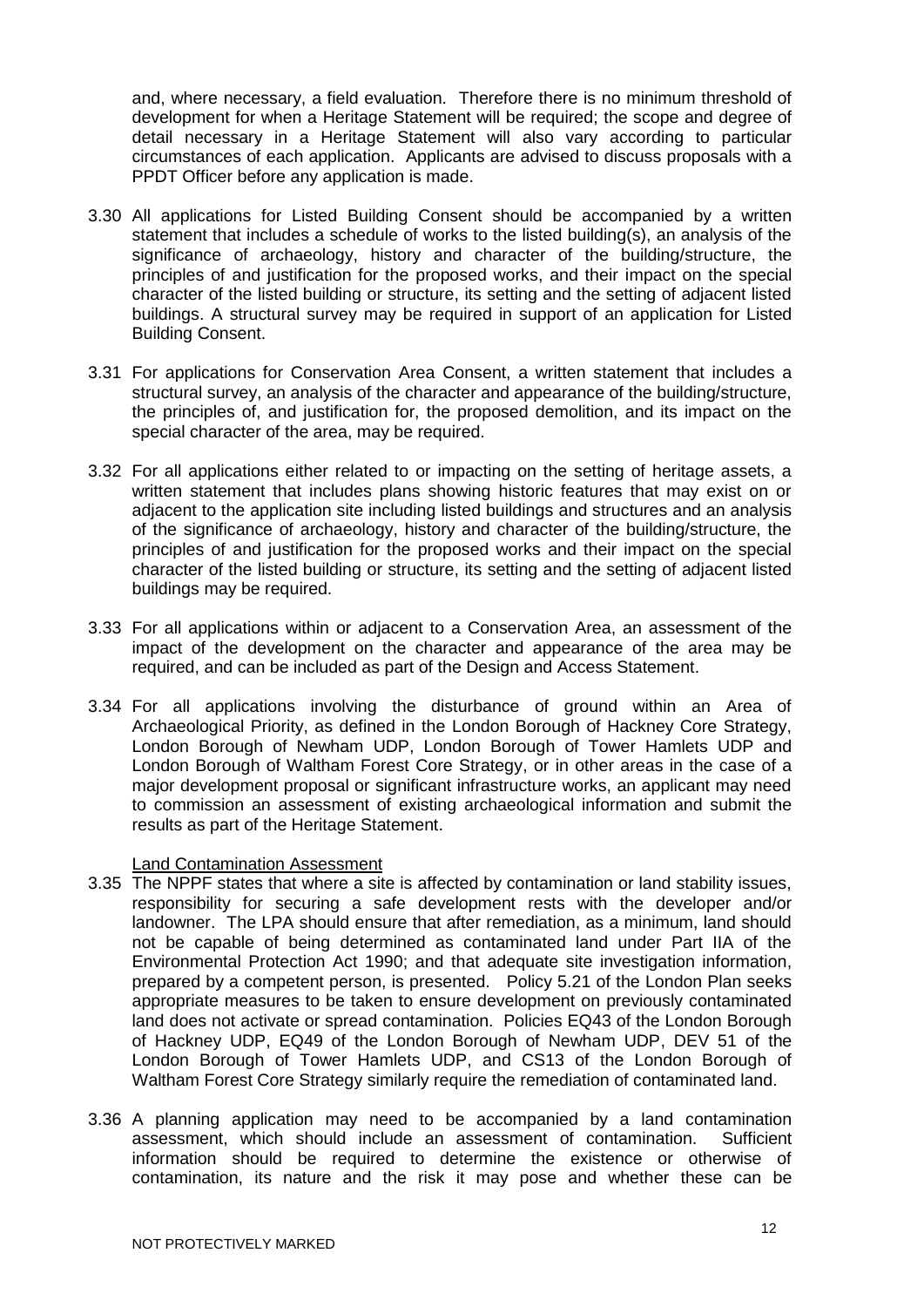satisfactorily reduced to an acceptable level. Where contamination is known or suspected, or the proposed use would be particularly vulnerable, the applicant should provide sufficient information with the application to determine whether the proposed development can proceed. Planning applications on sites previously used for general and light industrial purposes (Class B1(c) and B2), and sites known to be contaminated will require a land contamination assessment.

# Landscaping Details

3.37 The proposed landscaping must be included as part of the Design and Access Statement (which is required with most planning applications), which should consider how the landscaping can enhance the building(s) and surrounding area. The NPPF states that planning decisions should aim to ensure that developments are visually attractive as a result of good architecture and appropriate landscaping, and this is repeated in the London Plan policies 7.4 and 7.5, policies CS24 of the London Borough of Hackney Core Strategy, SP3 of the London Borough of Newham Core Strategy, EQ14 and EQ15 of the London Borough of Newham UDP, SP04 of the London Borough of Tower Hamlets Core Strategy, DEV12 of London Borough of Tower Hamlets UDP, and CS5 and CS15 of the London Borough of Waltham Forest Core Strategy. In addition to the Design and Access Statement, planning applications, especially major developments, should be accompanied by further landscaping details (site survey, a plan showing the location of existing and proposed shrubs and trees indicating which are to be retained and which are to be removed, the landscape design proposals, planting plan, hard landscaping details, details of how retained vegetation would be protected during construction) and include proposals for long term maintenance and landscape management. Existing trees and other vegetation should, where practicable, be retained in new developments and protected during the construction of the development (see Tree survey requirements in the section below).

# Lighting Assessment

3.38 The NPPF states that planning policies and decisions should limit the impact of light pollution from artificial light on local amenity, intrinsically dark landscapes and nature conservation. There is no threshold over which a lighting assessment is required with a planning application as it depends upon the development proposed. Proposals where external lighting would be provided or made necessary by the development, should be accompanied by details of external lighting and the proposed hours when the lighting would be switched on. These details shall include a layout plan showing the number, location and beam orientation of the lighting, the proposed lux levels, resulting light spill and a schedule of the equipment in the design. "*Lighting in the countryside: Towards good practice*" (ODPM, 1997) provides guidance and demonstrates what can be done to lessen the effects of external lighting, including street lighting and security lighting. The advice is applicable in urban areas as well as the countryside.

# Noise Assessment

3.39 The NPPF states that planning policies and decisions should avoid noise giving rise to significant adverse impacts on health and quality of life as a result of new development. London Plan policy 7.15, London Borough of Hackney UDP policy EQ40, London Borough of Newham UDP policy EQ49, London Borough of Tower Hamlets Core Strategy policy SP10 and London Borough of Waltham Forest Core Strategy policy CS13 similarly seek to reduce the adverse impact of noise from development. Applications for developments that raise issues of disturbance by noise to the occupants of nearby existing buildings, and for developments that are considered to be noise sensitive and which are close to existing sources of noise, should be supported by a noise impact assessment prepared by a suitably qualified professional, and detail the mitigation measures intended. As the requirement for a noise assessment will depend upon the type of development being proposed, there is no minimum threshold for when a noise assessment is needed with a planning application.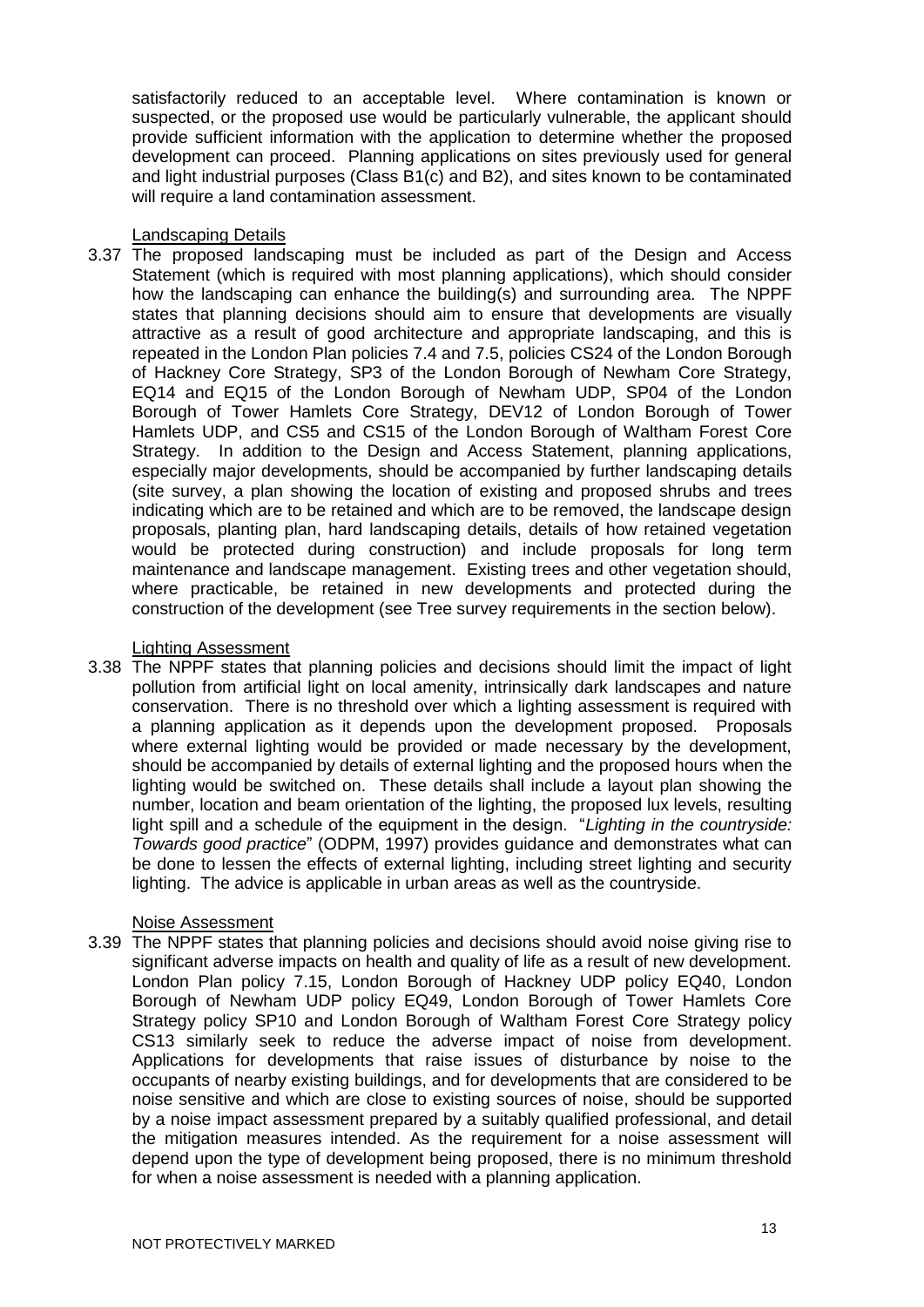- 3.40 Further guidance is provided in;
	- the "*Explanatory Note to the Noise Policy Statement for England*" (Department for the Environment, Food and Rural Affairs, 2006): [http://archive.defra.gov.uk/environment/quality/noise/neighbour/documents/env](http://archive.defra.gov.uk/environment/quality/noise/neighbour/documents/envnoiseia2006.pdf) [noiseia2006.pdf](http://archive.defra.gov.uk/environment/quality/noise/neighbour/documents/envnoiseia2006.pdf)
	- The Noise Action Plan for the London Agglomeration (March 2010);  $\bullet$ [http://archive.defra.gov.uk/environment/quality/noise/environment/documents/a](http://archive.defra.gov.uk/environment/quality/noise/environment/documents/actionplan/noiseaction-agglom-london.pdf) [ctionplan/noiseaction-agglom-london.pdf](http://archive.defra.gov.uk/environment/quality/noise/environment/documents/actionplan/noiseaction-agglom-london.pdf)
	- The GLA's Mayor's Ambient Noise Strategy;  $\bullet$ <http://static.london.gov.uk/mayor/strategies/noise/>
- 3.41 Proposals for development close to sources of vibration, such as railways and industrial premises with heavy plant, and applications for uses which are likely to cause vibration, may need to include a report of the implications of such vibration on buildings and what measures are to be introduced to ensure the structural integrity of the buildings affected will not be damaged. Such a report would normally be expected to accompany, and be compiled in conjunction with, a noise impact assessment.

#### Open Space Assessment

3.42 The NPPF states that existing open space, sports and recreational buildings and land, including playing fields should not be built on unless an assessment has been undertaken which has clearly shown the open space, buildings or land to be surplus to requirements. London Plan policies 7.17 and 7.18, London Borough of Hackney Core Strategy policy 26, London Borough of Newham Core Strategy policy INF6, London Borough of Tower Hamlets policy SP04 and London Borough of Waltham Forest Core Strategy policy CS5 protect existing Metropolitan Open Land and local open space. For planning applications for development within open spaces (either in detailed or outline form), proposals should be accompanied by plans showing any areas of existing or proposed open space within or adjoining the application site. Planning permission is not normally given for development of existing open spaces which local communities need. However, in the absence of a robust and up-to-date assessment by a LPA, an applicant for planning permission may seek to demonstrate through an independent assessment that the land or buildings are surplus to local requirements. Any such evidence should accompany the application (detailed or outline permission application).

# Parking Provision

3.43 The London Plan at policies 6.3 sets the maximum car and cycle parking standards for different uses, and individual boroughs may set their own standards through their Development Management DPDs. Applications may be required to provide details of existing and proposed parking provision (car, motorcycle and cycle parking) where any change to the existing parking provision is proposed as part of a planning application. These details should be shown on a site layout plan. A Transport Assessment and Travel Plan may also be required (see sections below).

# Photographs and Photomontages

3.44 Photographs should be provided if the proposal involves the demolition of an existing building or development affecting a Conservation Area or a listed building, and are useful background information for all forms of application. Photographs are generally useful with all types of application by showing the context of the site; they can be incorporated in the Design and Access Statement where one is needed. Photomontages can show how large developments can be satisfactorily integrated within the street scene, and should be provided with major planning applications.

#### Planning Obligations – draft Heads of Terms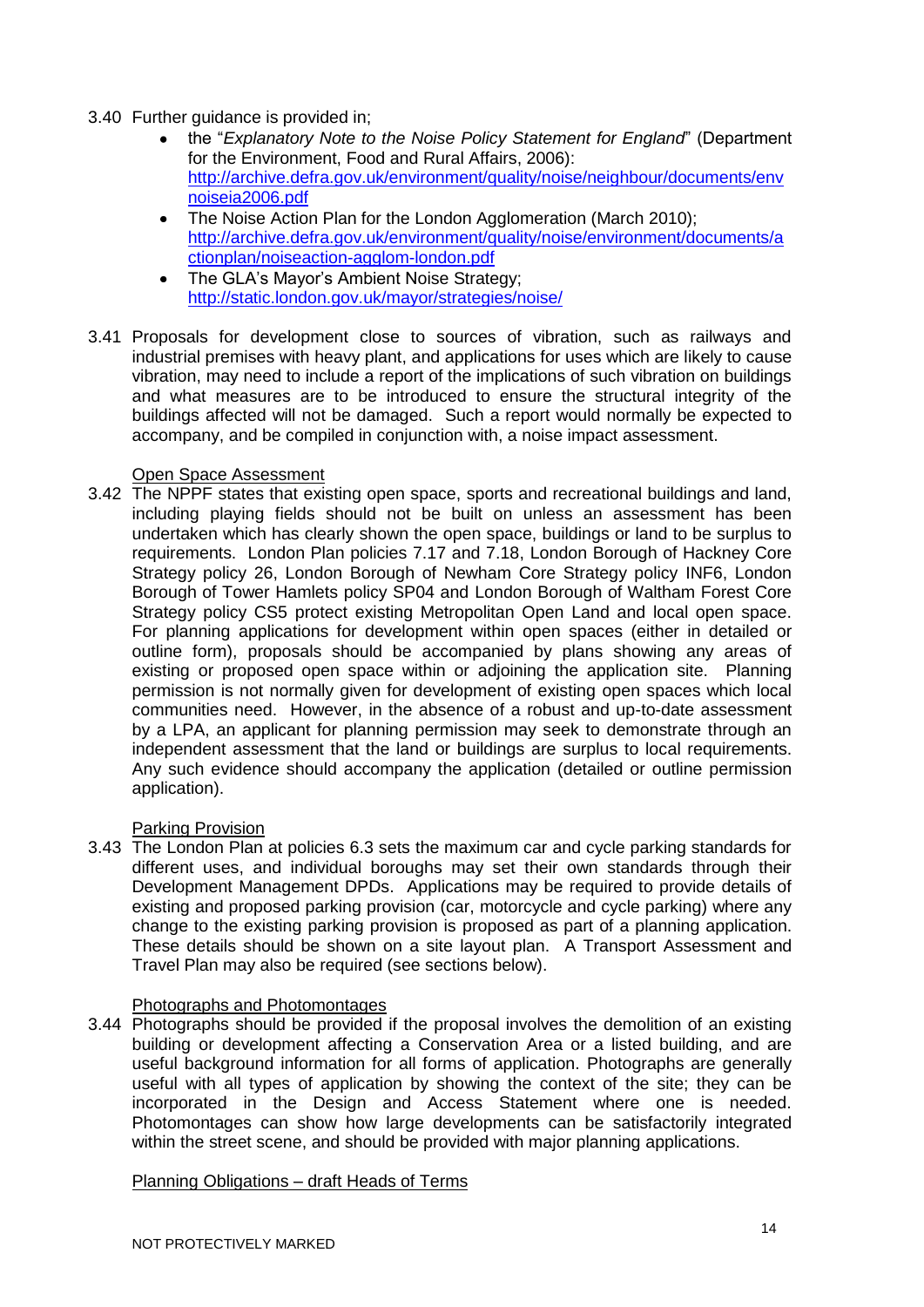3.45 Planning obligations (or "Section 106 agreements") are private agreements negotiated between the LPA and persons with an interest in a piece of land (or "developers"), which the NPPF states should be used in order to make development acceptable and where it is not possible for a planning condition to be used. In accordance with the London Plan policy 8.2, the LLDC will require a statement of the proposed Heads of Terms to be submitted with all major planning applications.

#### Planning Statement

3.46 A planning statement should accompany major planning applications to identify the context and need for a proposed development and provide an assessment of how the proposed development accords with relevant national, regional and local planning policies. It may also include details of consultation undertaken with the LPA, the wider community and statutory consultees undertaken prior to submission. A separate Statement of Participation is required for major schemes (see below).

# Retail Impact Assessment

- 3.47 The NPPF states LPAs should apply a sequential test to planning applications for town centre uses that are not in an existing centre and are not in accordance with an up-todate Local Plan. It also states that when assessing applications for retail, leisure and office development outside of town centres, which are not in accordance with an up-todate Local Plan, LPAs should require an impact assessment if the development is over a proportionate, locally set floorspace threshold (which within the London Borough of Newham is 300sqm as set by policy INF5 of the Core Strategy, and elsewhere where there is no locally set threshold, the default threshold is 2,500sqm as set by the NPPF). This should include assessment of:
	- the impact of the proposal on existing, committed and planned public and private investment in a centre or centres in the catchment area of the proposal; and
	- the impact of the proposal on town centre vitality and viability, including local consumer choice and trade in the town centre and wider area, up to five years from the time the application is made. For major schemes where the full impact will not be realised in five years, the impact should also be assessed up to ten years from the time the application is made.
- 3.48 The level and type of evidence and analysis required to address the key considerations should be proportionate to the scale and nature of the proposal.

# Site Waste Management Plan

- 3.49 Planning Policy Statement 10 (PPS10) states that proposed new major developments should be supported by site waste management plans of the type encouraged by the code of practice published by the DTI in 2004 "*Site Waste Management Plans: guidance for construction contractors and clients*" which can be viewed on this link; <http://www.constructingexcellence.org.uk/pdf/document/sitewastemanagement.pdf>
- 3.50 A site waste management plan should be included with all major planning applications. It is intended to encourage the identification of the volume and type of materials to be demolished and/or excavated, opportunities for reuse and recovery of materials and to demonstrate how off-site disposal of waste will be minimised and managed, including its transportation by sustainable modes, including by water and rail where appropriate and feasible. The site waste management strategy should analyse the emission of any pollutants due to the production of waste on or off site and set out the methods to be employed to deal with waste including its reduction, recycling, sorting, separate storage and sustainable disposal. A separate site waste management plan may be needed for the construction phase of the development, especially for major developments, and consideration of the using rail and water to deliver goods and remove waste should be demonstrated.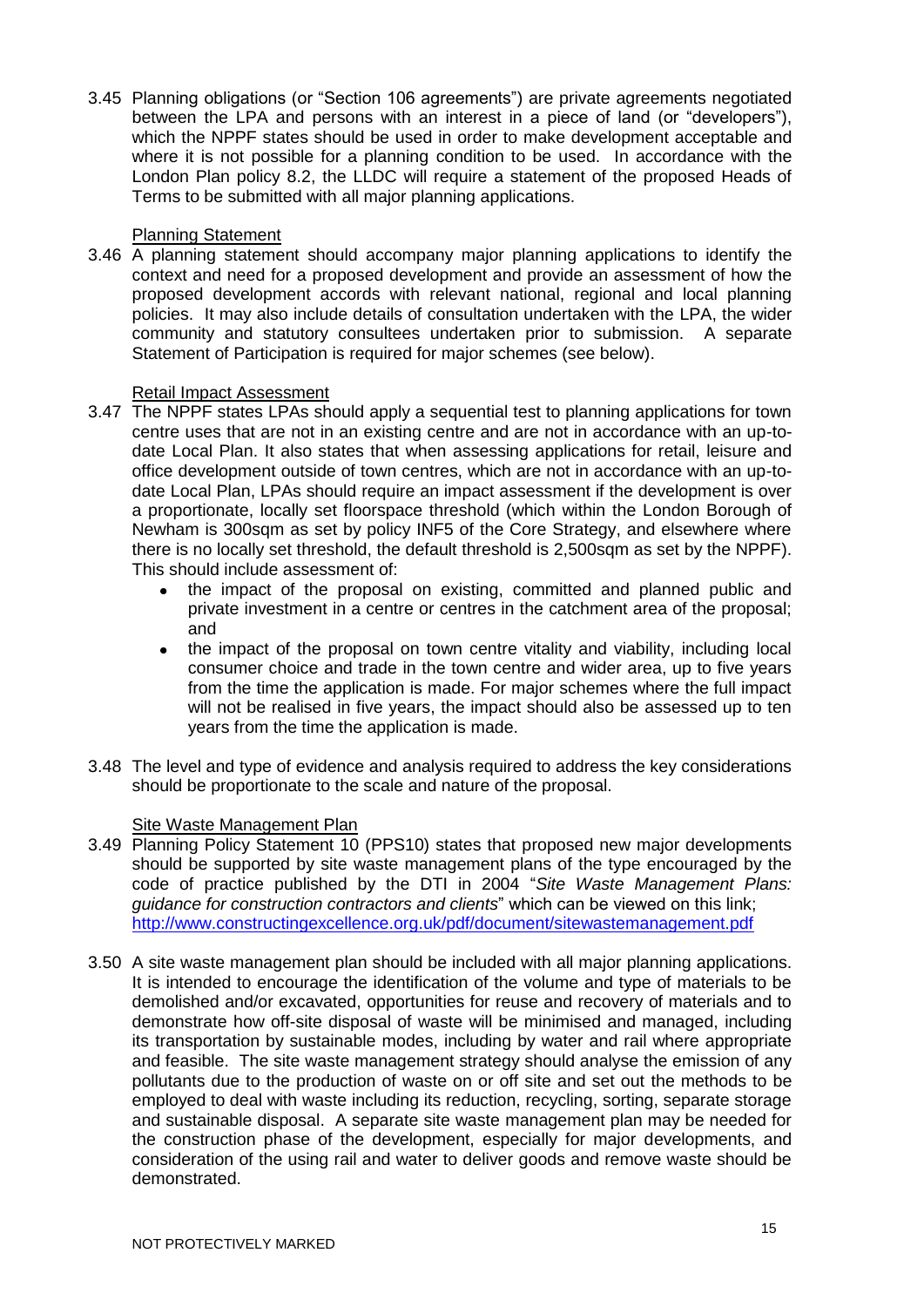3.51 Further guidance on waste management is included in Planning Policy Statement 10 Planning for Sustainable Waste Management (July 2005) [http://www.communities.gov.uk/publications/planningandbuilding/planningpolicystatem](http://www.communities.gov.uk/publications/planningandbuilding/planningpolicystatement10) [ent10,](http://www.communities.gov.uk/publications/planningandbuilding/planningpolicystatement10) Planning for Sustainable Waste Management: A Companion Guide to Planning Policy Statement 10 (June 2006), and the Mayor of London's Waste Strategy (2011).

# Statement of Convergence

3.52 All planning applications that propose more than 100 residential units or 1,000 sq.m of new floorspace or uses in the Olympic Legacy Supplementary Planning Guidance (OLSPG) area should demonstrate how they will help close the deprivation gap between the Olympic host boroughs and the rest of London by including a statement setting out how they will help achieve the convergence outcomes set out in Appendix 1 of the OLSPG which can be viewed at this link;

[http://www.london.gov.uk/sites/default/files/planning\\_decisions/OLSPG%20Section%2](http://www.london.gov.uk/sites/default/files/planning_decisions/OLSPG%20Section%201.pdf) [01.pdf](http://www.london.gov.uk/sites/default/files/planning_decisions/OLSPG%20Section%201.pdf)

# Statement of Participation

3.53 One of the core land-use planning principles set by the NPPF is that planning should empower local communities to shape their surroundings, and policy 3.1 of the London Plan encourages engagement with local groups and communities. All major planning applications should be supported by a statement setting out how the applicant has complied with the requirements for pre-application consultation, as set out in the relevant borough's Statement of Community Involvement and the PPDT's Statement of Community Involvement. The statement should demonstrate how the views of the local community have been sought and taken into account in the formulation of the development proposals.

# Structural Survey

3.54 A structural survey may be required in support of an application if the proposal involves substantial demolition, especially within a Conservation Area or of a listed building.

# Sustainability Statement

- 3.55 Major schemes should provide a sustainability statement outlining the elements of the scheme that address sustainable development issues, including the environmental, social and economic implications, as required by policy 5.3 of the London Plan. The sustainability statement may include;
	- Building design: choice and source of materials, energy and water consumption, carbon emissions, minimisation, and recycling, and features to ameliorate anticipated future global temperature rises. The applicant shall have due regard to guidance from the Building Research Establishment (www.bre.co.uk). The applicant should confirm which level of the Government's Code for Sustainable Homes (with reference to the Mayor of London's London Housing Design Guide) is being targeted for residential development, or which rating of the BREEAM assessment is being targeted for a non-residential development, and provide the preliminary assessment if available.
	- Resource use: use of sustainable natural and semi-natural resources should be considered (including potable water use, and the feasibility of including a nonpotable water supply), along with a material use and purchasing strategy (demonstrating green procurement) to cover sustainable construction management activities.
	- Green space: incorporating wildlife corridors, green roofs and green walls, as  $\bullet$ encouraged by London Plan policies 5.10 and 5.11, and the Mayor's supplementary guidance on Sustainable Design and Construction.

Telecommunications Development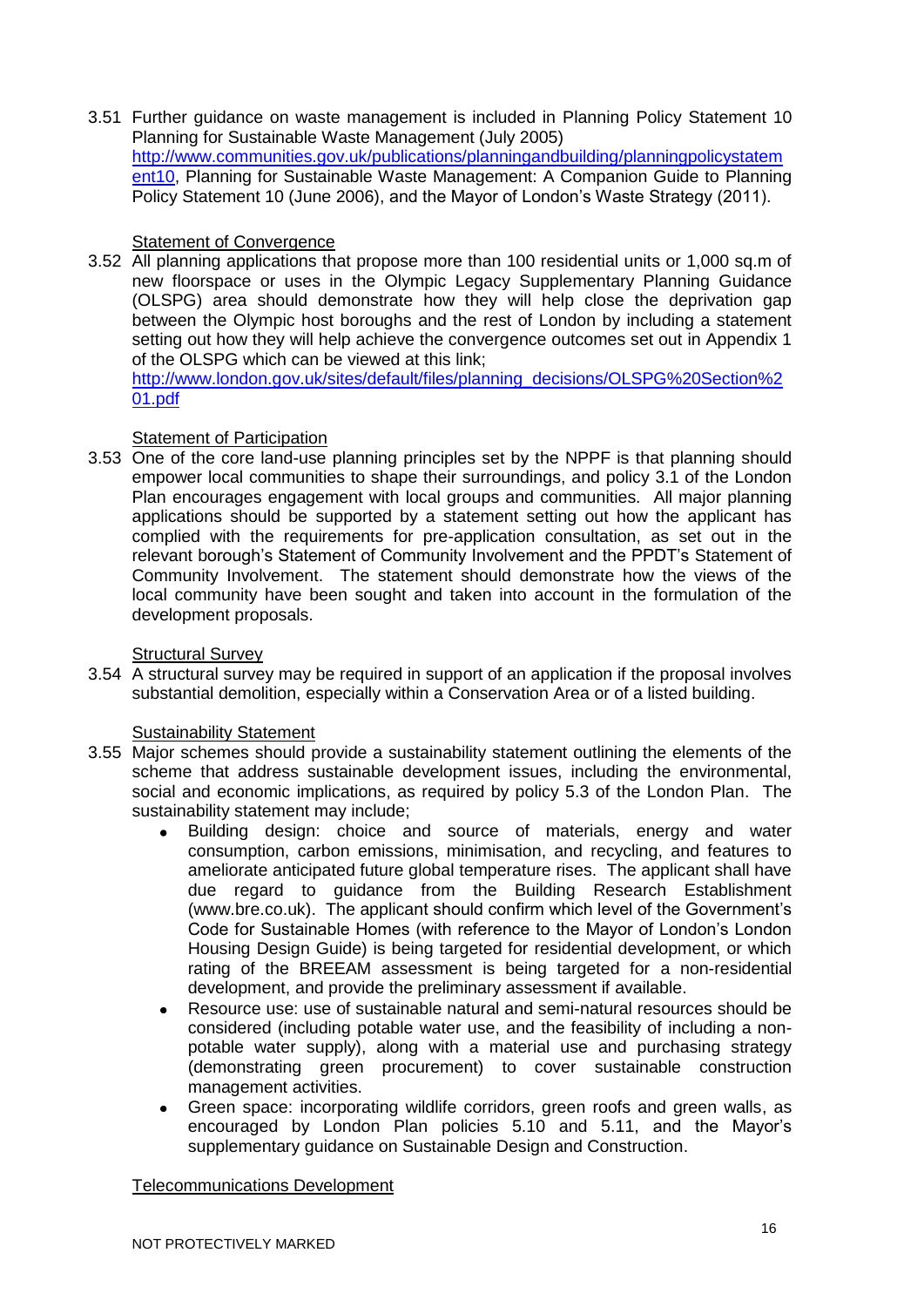3.56 The NPPF states that planning applications for telecommunications development (e.g. mast and antenna development, and including applications for prior approval under Part 24 of the General Permitted Development Order) should be supported by the necessary evidence to justify the proposed development. Such evidence should include the area of search, details of any consultation undertaken (with organisations with an interest in the proposed development, in particular with the relevant body where a mast is to be installed near a school or college or within a statutory safeguarding zone surrounding an aerodrome or technical site), details of the proposed structure, and technical justification and information about the proposed development. Planning applications should also be accompanied by a signed declaration that the equipment and installation (whether an addition to an existing mast or base station, or a new mast or base station) has been designed to be, when operational, in full compliance with the requirements of the radio frequency public exposure guidelines of the International Commission on Non-Ionizing Radiation Protection (ICNIRP). Further guidance on the information that may be required is set out in the Code of Practice on Mobile Network Development (2002).

# Transport Assessment

3.57 The NPPF advises that all proposed developments that generate significant amounts of movement should be supported by a Transport Statement or Transport Assessment, and this is supported by policy 6.3 of the London Plan. The coverage and detail of a Transport Assessment (TA) should reflect the scale of the development and the extent of the transport implications of the proposal. For smaller schemes the TA should simply outline the transport aspects of the application, while for major proposals, the TA should illustrate accessibility to the site by all modes of transport, and the likely modal split of journeys to and from the site. It should also give details of proposed measures to improve access by public transport, walking and cycling, to reduce the need for parking associated with the proposal, and to mitigate transport impacts. Further guidance can be found in "*Guidance on Transport Assessment*", published by the Department for Transport (March 2007), and Transport for London's "*Transport assessment best practice: guidance document*" (April 2010).

# Travel Plan

3.58 A travel plan should be submitted alongside planning applications that are likely to have significant transport implications, and with all major planning applications. The London Plan (at policy 6.3) and TfL Travel Plan guidance "*Travel planning for new development in London*" at table 3.1 set thresholds for when a travel plan is required for a proposed development. This is usually any development that would employ more than 20 staff, or includes 50 or more residential units, or is a school. A travel plan should outline the way in which the transport implications of the development are going to be managed and in particular, car use reduced. The plan should have a strategy for its implementation that is appropriate for the development proposal under consideration. It should identify the travel plan coordinator, the management arrangements for the plan (e.g. a steering group) and the development timetable. The strategy should also include activities for marketing and promoting the plan to occupiers, users, visitors and residents of the site.

# 3.59 Further advice is available in:

- "*Travel planning for new development in London*" (Transport for London, 2011) [http://www.lscp.org.uk/newwaytoplan/resources/file/Travel%20planning%20for](http://www.lscp.org.uk/newwaytoplan/resources/file/Travel%20planning%20for%20new%20development%20in%20London.pdf) [%20new%20development%20in%20London.pdf](http://www.lscp.org.uk/newwaytoplan/resources/file/Travel%20planning%20for%20new%20development%20in%20London.pdf)
- The Department for Transport's "*Good Practice Guidelines: Delivering Travel Plans through the Planning Process*" (2009), "*Making residential travel plans work; guidelines for new development*" (2005) and "*Using the planning process to secure travel plans: best practice guidance for local authorities, developers and occupiers*" (2002).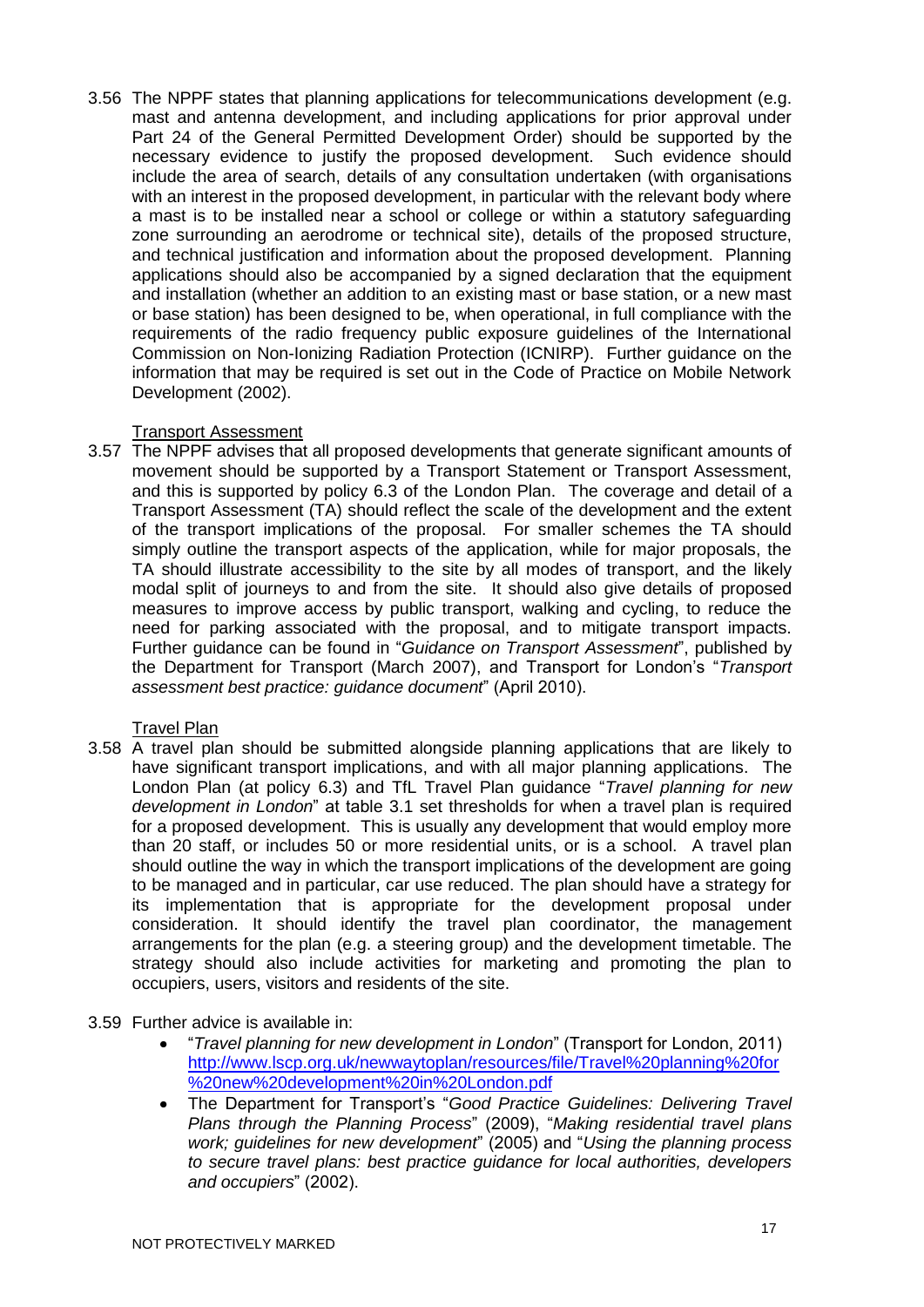#### Tree Survey/Arboricultural Assessment

3.60 Where there are trees within the application site, or on land adjacent to it that could influence or be affected by the development (including street trees), information will be required on which trees are to be retained/removed and on the means of protecting these trees during construction works. This is supported by policy 7.21 of the London Plan, policy EQ31 of the London Borough of Hackney UDP, policies EQ13, EQ14 and EQ15 of the London Borough of Newham UDP, policies DEV14 and DEV15 of the London Borough of Tower Hamlets UDP, and policy CS5 of the London Borough of Waltham Forest Core Strategy. The information should be prepared by a suitably qualified arboriculturist. All types of application may therefore need to provide this information depending on the site and its context. Full guidance on the survey information, protection plan and method statement that should be provided with an application is set out in the latest BS5837 "*Trees in relation to construction – Recommendations*" (currently the 2012 publication). Using the methodology set out in the BS should help to ensure that development is suitably integrated with trees and that potential conflicts are avoided.

#### Ventilation/Extraction Statement

- 3.61 The NPPF states that planning policies and decisions should avoid noise giving rise to significant adverse impacts on heath and quality of life as a result of new development, and mitigate and reduce to a minimum the adverse impacts. London Plan policy 7.15, London Borough of Hackney UDP policy EQ40, London Borough of Newham UDP policy EQ49, London Borough of Tower Hamlets Core Strategy policy SP10 and London Borough of Waltham Forest Core Strategy policy CS13 similarly seek to reduce the adverse impact of noise from development. All types of planning applications (except for householder proposals) may need to provide a ventilation/extraction statement if ventilation equipment is included within the proposal. Details of the position and design of ventilation and extraction equipment, including odour abatement techniques and acoustic noise characteristics, will be required to accompany all applications for the use of premises for purposes within Use Classes A3 (Restaurants and cafes - use for the sale of food and drink for consumption on the premises), A4 (Drinking establishments - use as a public house, wine-bar or other drinking establishment) and A5 (Hot food takeaways - use for the sale of hot food for consumption off the premises), B1 (general business) and B2 (general industrial). The details should include the external appearance, and the technical specification should include:
	- A schematic of the proposed ducting showing the location of all components (fan, filters, silencers, etc)
	- The noise levels generated by the fan in decibels (dB) at the specified distance  $\bullet$ (i.e. 1.0m, 3.0m)
	- Details of the means of mounting the ducting to the structure including details of all anti-vibration measures proposed.
- 3.62 This information (excluding odour abatement techniques unless specifically required) will also be required for significant retail, business, industrial or leisure or other similar developments where substantial ventilation or extraction equipment is proposed to be installed.

# **Further supporting information**

3.63 There will be cases where additional detail is necessary for a particular application, based upon the proposal or its site context, which is not on the PPDT's Local List of Planning Application Requirements. The requirement for this additional information will be established through pre-application discussion with the PPDT Officer and it is strongly recommended that these are provided as part of the application submission as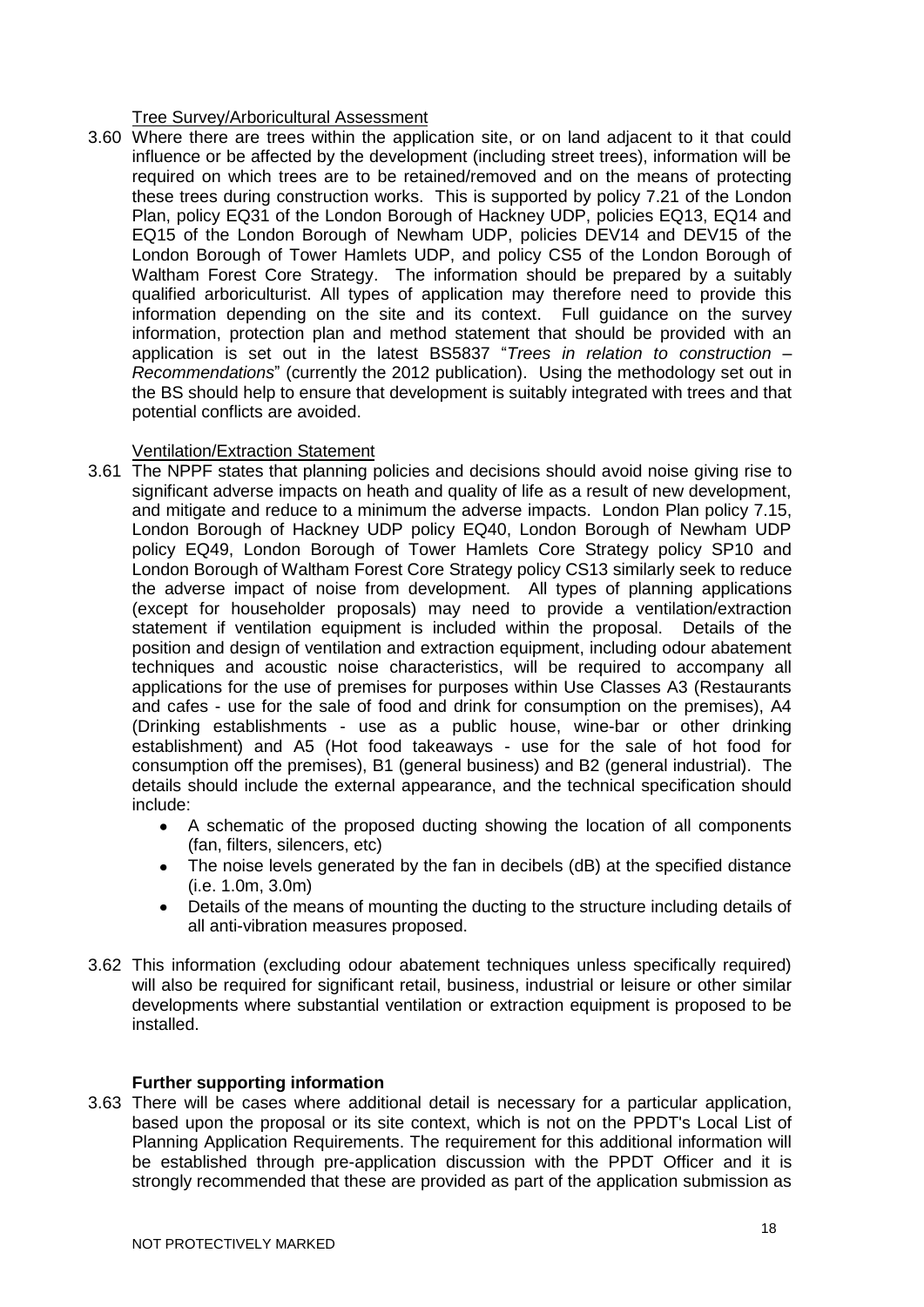this assists in ensuring that the application is considered in an efficient and timely manner. Examples of these types of information include (but are not limited to):

Air quality assessment; where the development is proposed inside, or adjacent to an air quality management area ("AQMA", see London Plan policy 7.14), or where the development could in itself result in the designation of an AQMA or where the grant of planning permission would conflict with elements of a local authority's air quality action plan, applications should be supported by such information as is necessary to allow a full consideration of the impact of the proposal on the air quality of the area. Such projects may include infrastructure proposals, highway schemes, waste incinerators. Further information on air quality in London is contained in the Mayor's Air Quality Strategy which is available from the GLA's website at;

<http://www.london.gov.uk/publication/mayors-air-quality-strategy>

- Amenity/play space assessment; major applications for residential development  $\bullet$ must demonstrate how the policy requirements in the London Plan (at policies 2.18, 3.6, 3.19 and 5.11), and/or relevant borough Core Strategy (such as policies INF6 of the London Borough of Newham Core Strategy, 26 of the London Borough of Hackney Core Strategy, SP04 London Borough of Tower Hamlets Core Strategy and CS5 of the London Borough of Waltham Forest), Development Management Documents, and retained UDPs (including OS5 of the London Borough of Hackney UDP and SO9 and OS13 of the London Borough of Tower Hamlets UDP) for amenity land and playspace have been met on site, or where an off-site contribution is proposed to enhance off-site provision, the justification for this and the extent to which the needs of the development would be properly met must be provided.
- Aviation safeguarding/impact assessment; all drawings which accompany an application for a tall building will need to show the development with above Ordnance Datum (AOD) levels and heights on an OS base map with relevant eight figure coordinates for the application site, the detailed elevation plans, details of the landscaping proposed and details of the external lighting proposed, for the purposes of consulting London City and other relevant airports, the Civil Aviation Authority and other relevant consultees.
- Code of Construction Practice; policy 5.3 of the London Plan requires major developments to meet the standards outlined in the Mayor's supplementary planning guidance on Sustainable Design and Construction which includes key principles and standards that are applicable to the construction phase of new development. A Code of Construction Practice should be provided with all major applications, and detail how the developer intends to control and reduce dust and emissions from the construction site. Information on the hours of operation, dust control measures from site haul routes, stockpiles, crushing, grinding operations, vehicle emission control, and a schedule of all plant, nonroad and road mobile vehicles. Due consideration needs to be given to construction materials and best practice environmental standards.
- Secured by Design Statement; this should be included in all major applications to show how community safety and crime prevention has been considered in the design of the proposal (as required by London Plan policy 7.3, policy 24 of the London Borough of Hackney Core Strategy, policy SP3 of the London Borough of Newham Core Strategy, policy SO20 of the London Borough of Tower Hamlets Core Strategy and policy CS15 of the London Borough of Waltham Forest Core Strategy), with particular reference to the principles and practices of the Secured by Design award scheme. The level of detail required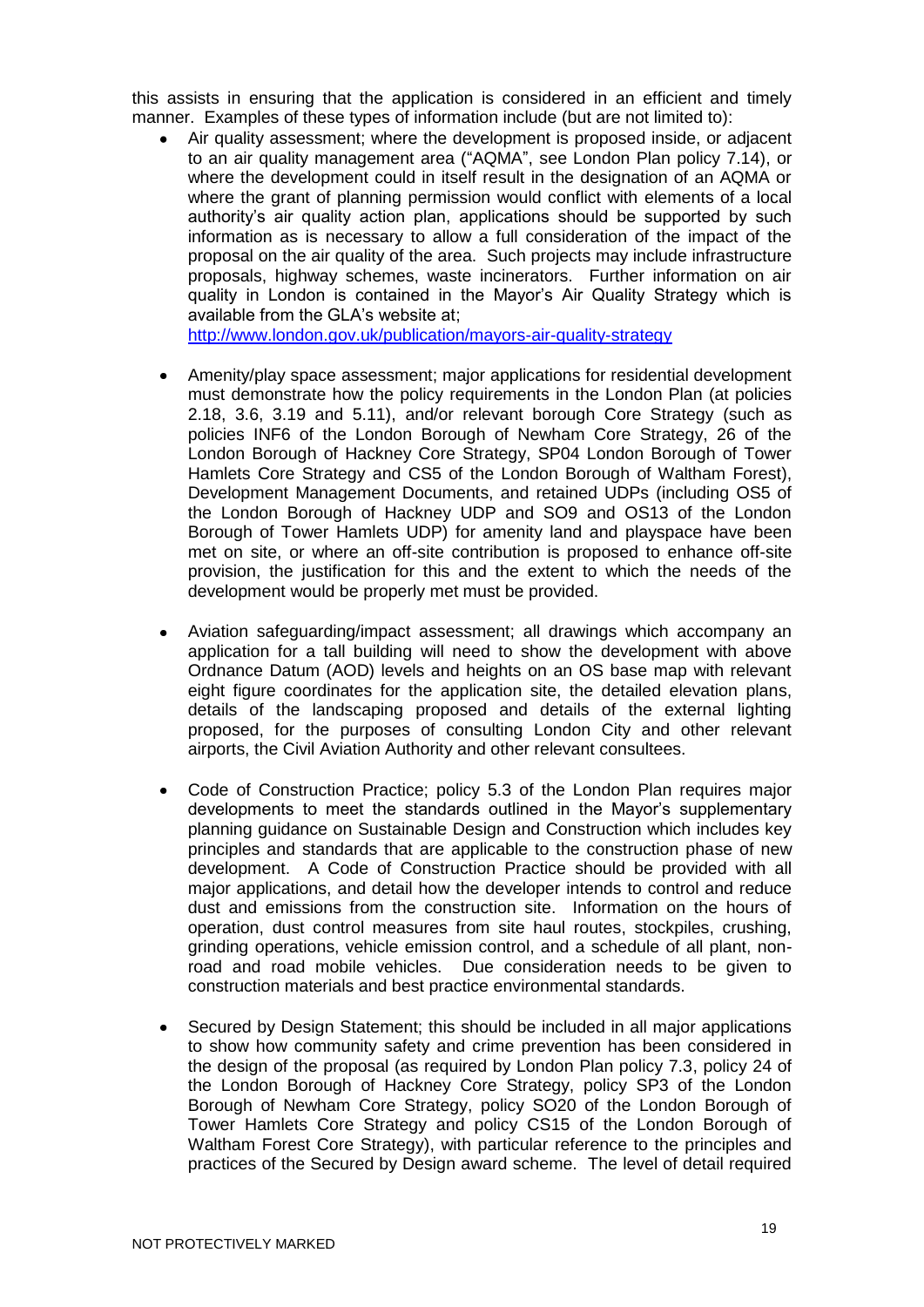will depend on the scale and complexity of the application. It may be appropriate to include this within the Design and Access Statement.

- Equalities Impact Assessment; policy 3.1 of the London Plan encourages equal life chances for all Londoners, and the protection and enhancement of facilities and services that meet the needs of particular groups and communities. An Equalities Impact Assessment is the thorough and systematic analysis of a proposed development to determine what effect, or likely effect, it will have on different groups in the community. The assessment can anticipate and identify the equality consequences of a proposal and ensure that as far as possible any negative consequences for a particular group or sector of the community are eliminated, minimised or counterbalanced by other measures. Equalities Impact Assessments are intended to encourage a more proactive approach to the promotion of equality, identify any adverse equalities impact and detail actions to reduce this impact and detail positive equalities impacts. It is likely to only be required for large major development proposals.
- Foul sewage and utilities assessment; policy 5.14 of the London Plan requires development to ensure that adequate wastewater infrastructure capacity is available. Where the development involves the disposal of trade waste or the disposal of foul sewage effluent other than to the public sewer, then a foul drainage assessment will be required including details of the method of storage, treatment and disposal. A foul drainage assessment should include an assessment of the site, its location and suitability for storing, transporting and treating sewage. Where connection to the mains sewer is not practical, then the foul/non-mains drainage assessment will be required to demonstrate why the development cannot connect to the public mains sewer system and show that the alternative means of disposal are satisfactory.

Information on how the development would connect to existing utility infrastructure systems may also be required. Most new development requires connection to existing utility services, including electricity and gas supplies, telecommunications and water supply, and also needs connection to foul and surface water drainage and disposal. The application should demonstrate:

- (a) that, following consultation with the service provider, the availability of utility services has been examined and that the proposals would not result in undue stress on the delivery of those services to the wider community;
- (b) that proposals incorporate any utility company requirements for substations, telecommunications equipment or similar structures;
- (c) that service routes have been planned to avoid as far as possible the potential for damage to trees and archaeological remains;
- (d) where the development impinges on existing infrastructure the provisions for relocating or protecting that infrastructure have been agreed with the service provider.
- Inclusive access statement; London Plan policy 7.2 requires all development to achieve the highest standards of accessible and inclusive design. Where a planning application is to be submitted and a Design and Access Statement is not required (for example a proposed change of use), an inclusive access statement should be included demonstrating how the development has been designed to ensure equal and convenient access to buildings, parking provision, public realm and the public transport network, and how changes in level are negotiated, and how the development can be accessed for emergency services where relevant. The LLDC Inclusive Design Standards document is applicable to all development projects within the LLDC administrative boundary. Download it at:

[http://www.londonlegacy.co.uk/media/LLDC-Inclusive-Design-Strategy-](http://www.londonlegacy.co.uk/media/LLDC-Inclusive-Design-Strategy-March-2013.pdf)March-2013.pdf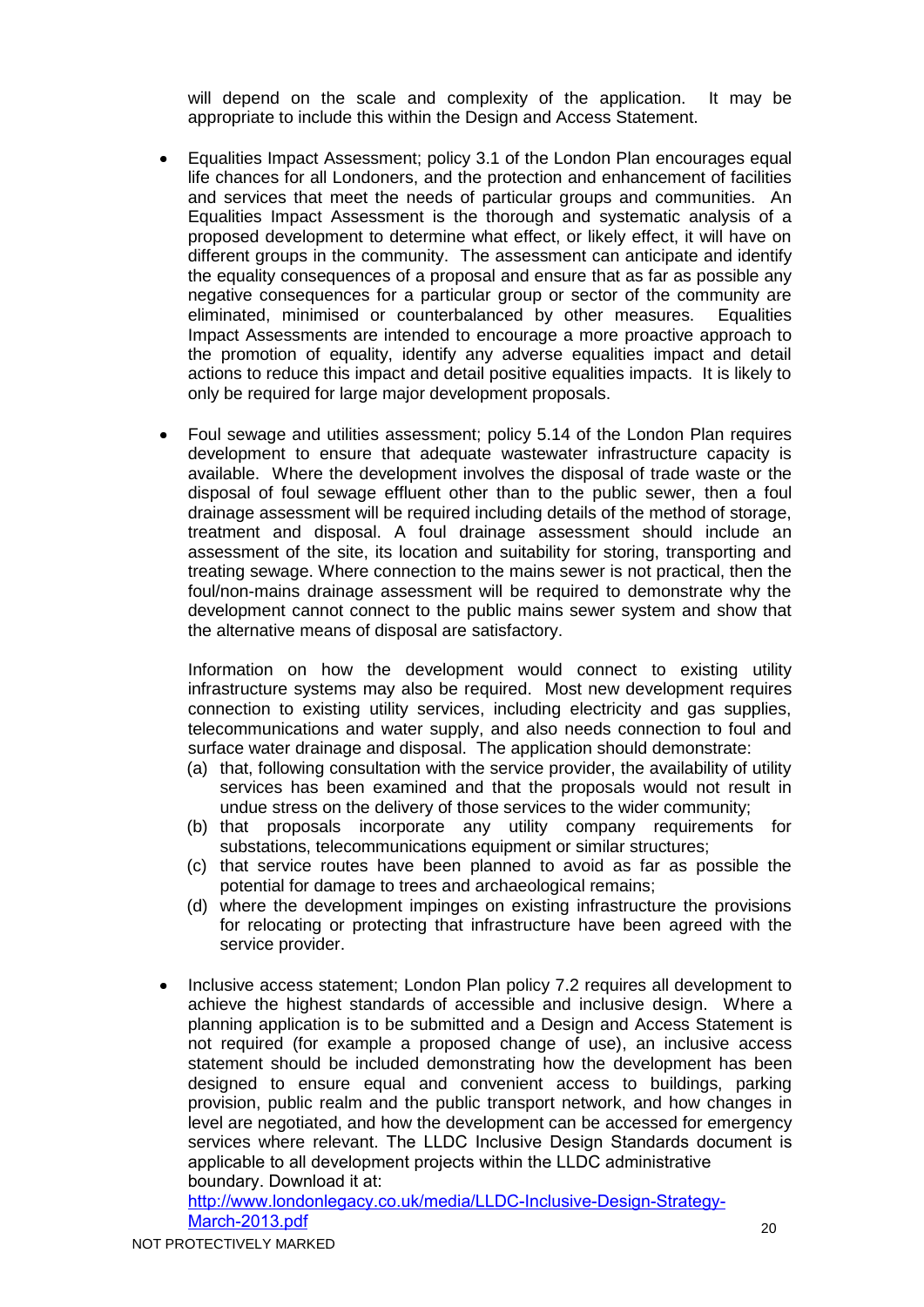- Micro-climate assessment (including wind tunnel test results); where a tall building is proposed, a wind study of the impact the building will have on surrounding wind conditions may be required in addition to a micro-climate assessment, as required by London Plan policy 7.7. This should be prepared by a suitably qualified wind engineer indicating the impact of the proposal on the comfort level of the public spaces within and surrounding the development. If a tall building is proposed on the waterside, the wind study should consider the impact on navigation.
- Refuse disposal details London Plan policy 5.17, London Borough of Hackney Core Strategy policy 32, London Borough of Newham Core Strategy policy INF3, London Borough of Tower Hamlets Core Strategy policy SP05, and London Borough of Waltham Forest Core Strategy policy CS6 require suitable waste and recycling storage in all new developments. On minor developments, the plans should clearly show the means by which refuse will be stored and include details of how waste will be disposed of.
- Surface water drainage proposals (including SUDS); London Plan policies 5.13 and 5.14 require development to utilise sustainable urban drainage systems unless there are practical reasons for not doing so, and require development to take account of wastewater infrastructure capacity. If an application proposes to connect a development to the existing surface water drainage system and/or foul water drainage system then details of the existing system should be shown on the application drawing(s). If the proposed development results in any changes/replacement to the existing system or the creation of a new system, scale plans of the new drainage arrangements will also need to be provided. This will include a location plan, cross sections/elevations and specification.
- TV and radio reception impact assessment; the NPPF (at paragraph 44) requires the LPA to consider the possibility of the construction of new buildings and other structures interfering with broadcast services. Policy 7.7 of the London Plan states that tall buildings should not cause telecommunications interference, and policy EMP17 of the London Borough of Newham UDP requires an evaluation of a proposals impact on the reception of TV signals, and implementation of measures to prevent such interference. For major development including a tall building an impact assessment will be required to demonstrate the predicted impact on TV and radio reception in the surrounding area. Digital and satellite TV and radio reception should be considered. Preconstruction and post-construction surveys are likely to be required by conditions on any approval.
- Visuals, perspective views and model; for major development, visuals and perspectives of the proposal in its context should be provided, using an eye level datum. The use of 3D computer models using verified views and/or unmeasured artist's impressions should be discussed with the PPDT Officer. For very large major developments, a scale model of the proposal in its context may be requested.
- Waterway wall assessment; policy SC3 of the London Borough of Newham Core Strategy expects development to improve the borough's flood resistance by supporting infrastructure improvements, policy 31 of the London Borough of Hackney expects existing flood defences to be protected and policy SP04 of the London Borough of Tower Hamlets Core Strategy seeks to improve the standard, lifetime and access to existing flood defences. For a waterside site the waterway wall may have an important function in preventing water leakage and may contain valuable heritage features. A survey will be required of the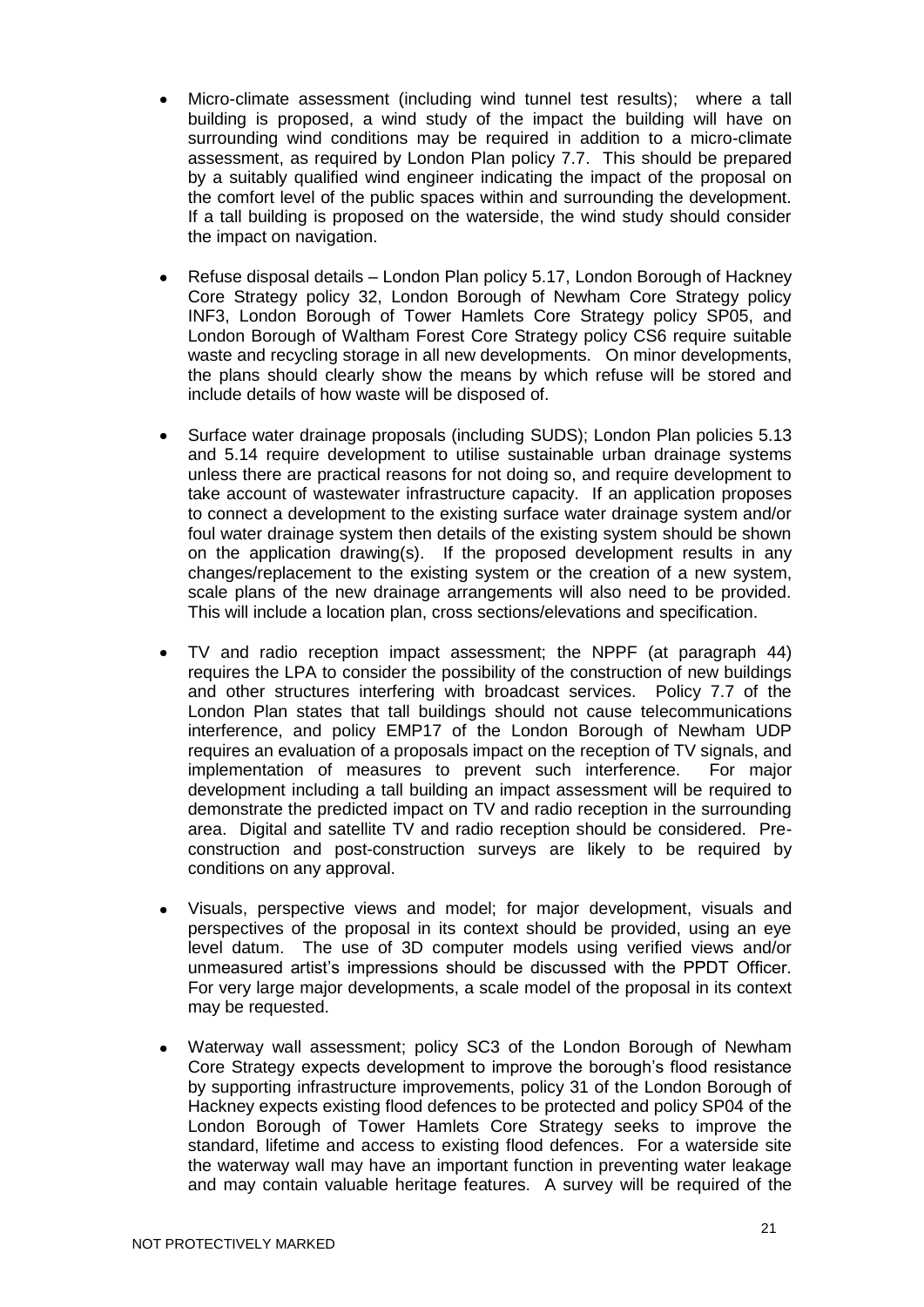condition of the wall and a report submitted providing a schedule and method statement for any repair or maintenance proposed. Further guidance on the content of the survey and the requirements of any works can be obtained from the Canal and River Trust at [enquiries.london@canalrivertrust.org.uk](mailto:enquiries.london@canalrivertrust.org.uk)

#### **Number of copies of the application documents**

- 3.64 The application will only be valid if both two hard copies (i.e. printed versions) and one soft copy (i.e. a copy of all of the application documents provided on CD) are provided to the PPDT.
- 3.65 However, PPDT requests that applicants discuss the number of hard and soft copies required with a PPDT Officer in advance of submission. This is particularly necessary with major applications, where the number of copies required to be provided by the applicant is likely to increase.
- 3.66 All applications must include a soft version (via the Planning Portal or a separate and clearly labelled CD) where none of the documents or drawings exceeds 5MB in size to allow the application to be uploaded onto the LLDC public register website.
- 3.67 If any confidential information (i.e. not for public view) is to be provided with the application, these documents should be saved in a folder marked as such on a separate CD for the PPDT.